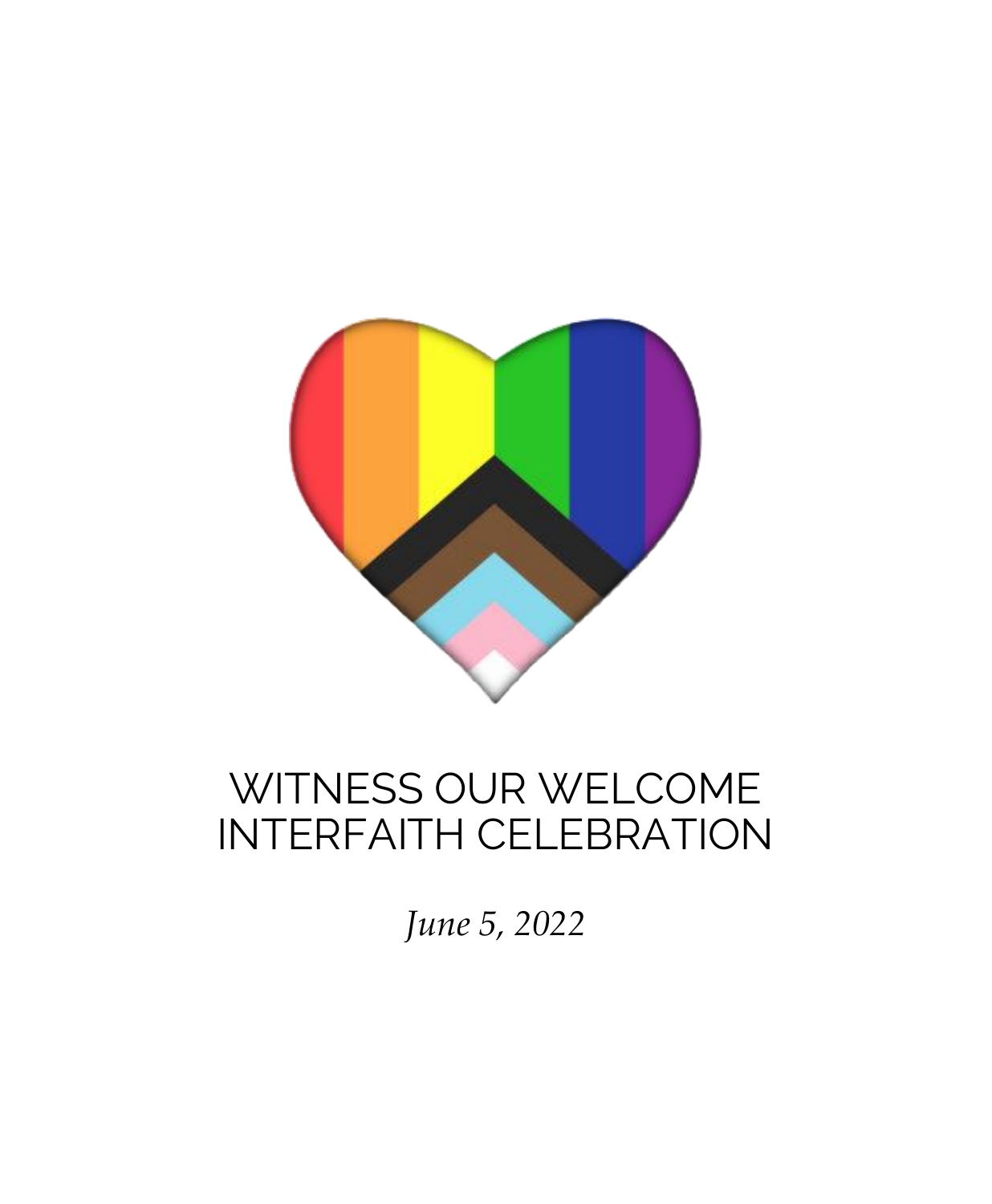## OUR PURPOSE

### *Love God* • *Love Each Other* • *Be God's Love in the World*

At Danville Congregational Church we welcome you to a progressive spiritual community that is open and affirming, celebrates differences, and encourages alternate views. We explore the Bible with curiosity and enthusiasm, taking it seriously but not literally. Taking Christ's call passionately to love our neighbor, we extend our faith into action for the betterment of all. Wherever you are on life's journey, we offer you a place of peace and hope.

Danville Congregational Church is an Open and Affirming church, welcoming all of God's people – of diverse race, gender, sexual orientation, family status, economic condition, and physical, mental and emotional ability.

## A NOTE TO WORSHIPERS

**It is our preference that you wear a mask inside the building to protect the most vulnerable in our community**. Please sit in designated pews as directed by the ushers and move to the center of the row, so those who come in after you can more easily be seated. The left-hand section of pews as you enter the sanctuary has been designated for those who are free of scents and perfumes.

Please silence your cell phone when you enter the sanctuary.

If you would like to use one of our listening assistance devices, please see the sound technician in the back of the sanctuary.

> *The DCC sanctuary is available for meditation and quiet prayer during the week during normal business hours. Please feel free to come by any time — enter through the office.*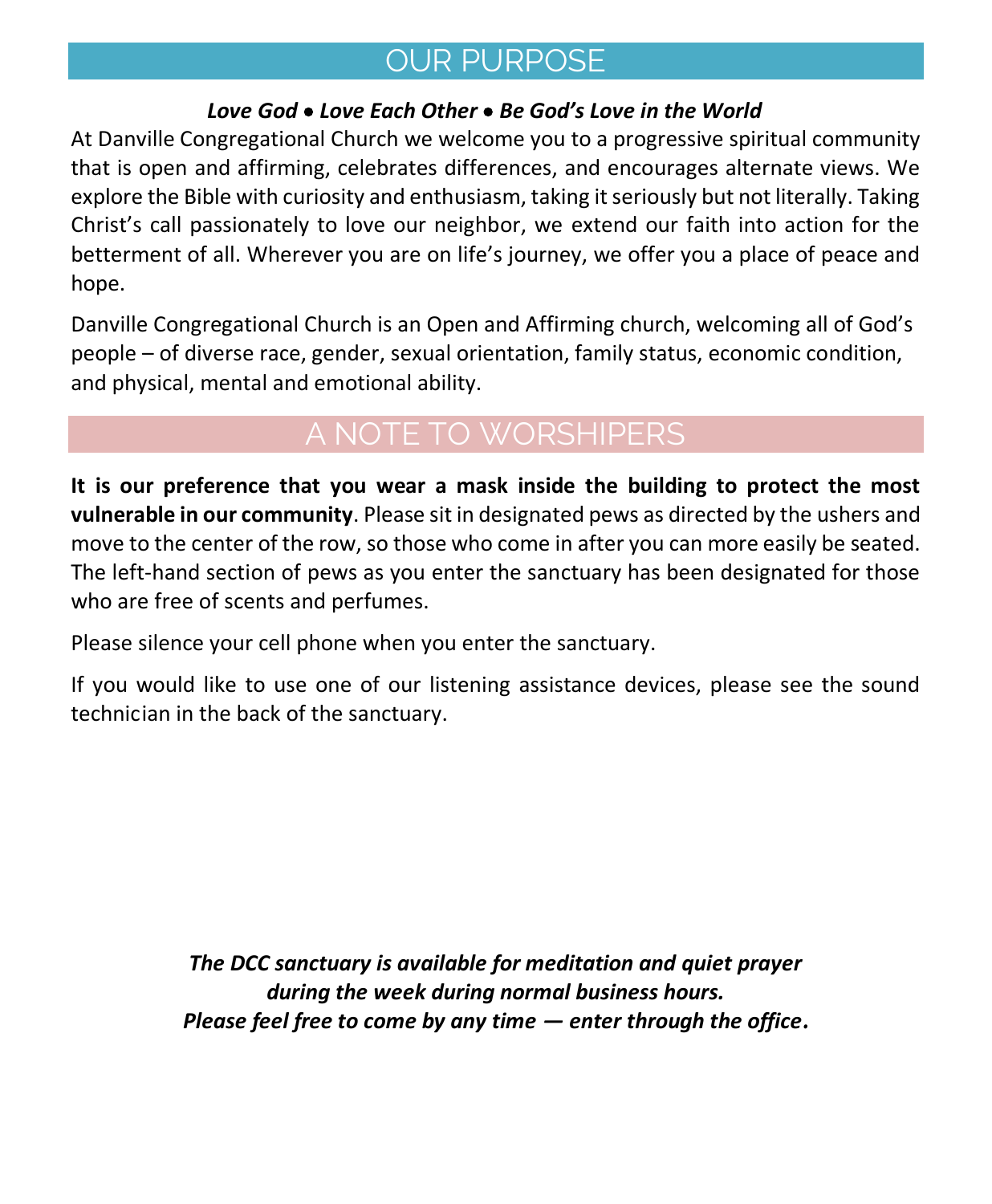## INTERFAITH WORSHIP CELEBRATION

*For items marked with an asterisk (\* ), you are invited to rise in body, mind, or spirit.*

GATHERING MUSIC **Charles Act and Service Charles Act and Service Charles Act and Service Charles Moore** City of Refuge UCC, Oakland

\*CLERGY/RELIGIOUS LEADERS *One in Love, Aum* Mirabai & Steve Bangs

Unity Walnut Creek

WELCOME **Rev. Eric Sherlock** Senior Pastor Danville Congregational Church UCC

### A MOMENT OF SILENCE AND REMEMBRANCE *for the victims of Buffalo, NY; Laguna Woods, CA; and Uvalde, TX shootings and victims of the 20 mass shootings since May 24, 2022*

HYMN FOR THE HURTING Amanda Gorman Rev. Dr. Leslie Taylor Senior Pastor First Christian Church Concord

Everything hurts, Our hearts shadowed and strange, Minds made muddied and mute. We carry tragedy, terrifying and true. And yet none of it is new; We knew it as home, As horror, As heritage. Even our children Cannot be children, Cannot be.

Everything hurts. It's a hard time to be alive, And even harder to stay that way. We're burdened to live out these days, While at the same time, blessed to outlive them.

This alarm is how we know We must be altered — That we must differ or die, That we must triumph or try. Thus while hate cannot be terminated, It can be transformed Into a love that lets us live.

May we not just grieve, but give: May we not just ache, but act; May our signed right to bear arms Never blind our sight from shared harm; May we choose our children over chaos. May another innocent never be lost.

Maybe everything hurts, Our hearts shadowed & strange. But only when everything hurts May everything change.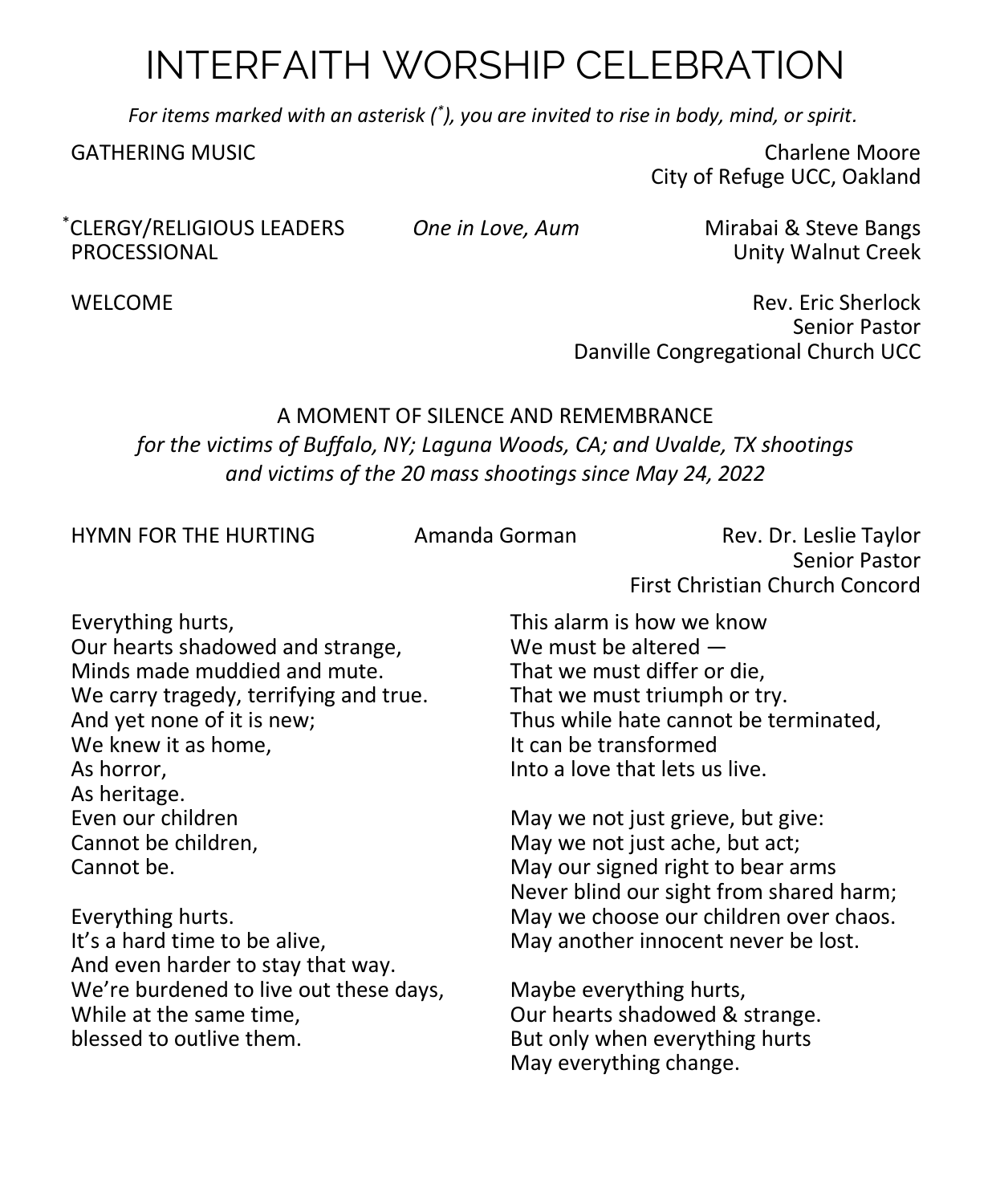TWO-SPIRIT Rev. Will McGarvey LAND ACKNOWLEDGEMENT **East County Shared Ministry** Interfaith Council of Contra Costa County

 $\check{C}$ CALL TO WORSHIP Kathleen Krentz Clayton Valley Presbyterian Church PFLAG Clayton-Concord

One: We come today, representing all the majesty of creation:

#### **People: Diverse and beautiful, blessed and beloved, all made in the image of the Creator of all things.**

- One: We come today, called to this time and this place by an infinite God, who hears our cries and responds with love and mercy.
- **People: We come today, Transgender, Nonbinary, Gender-Diverse, GenderQueer, Bisexual, Two-Spirit, Lesbian, Intersex, Gay, Queer, Cisgender, Heterosexual, Ally.**

One: We come today, knowing you will listen and answer our needs.

#### **People: We come today, to deliver our joined prayers of hope.**

One: We come today, a people mourning still our losses, still recovering from the ravages of the Covid-19 pandemic and the pandemics of institutionalized racism and gun violence that have plagued our world for too many centuries.

**People: We come today, knowing you care for us, that even when others reject us, your arms are open to offer comfort. We come.**

– by Rev. Kimi Floyd Reisch, adapted

#### \*PASSING OF THE PEACE Kathleen

One: Peace be with you.

#### **People: And also with you**

One: Please share signs of peace from where you are located as we sing this song together.

> *There Is Only One of Us* words and music by Melissa Phillippe

*There is only one of us In your eyes it's me I see There is only one of us You are my reflection There is only one You are my reflection There is only one*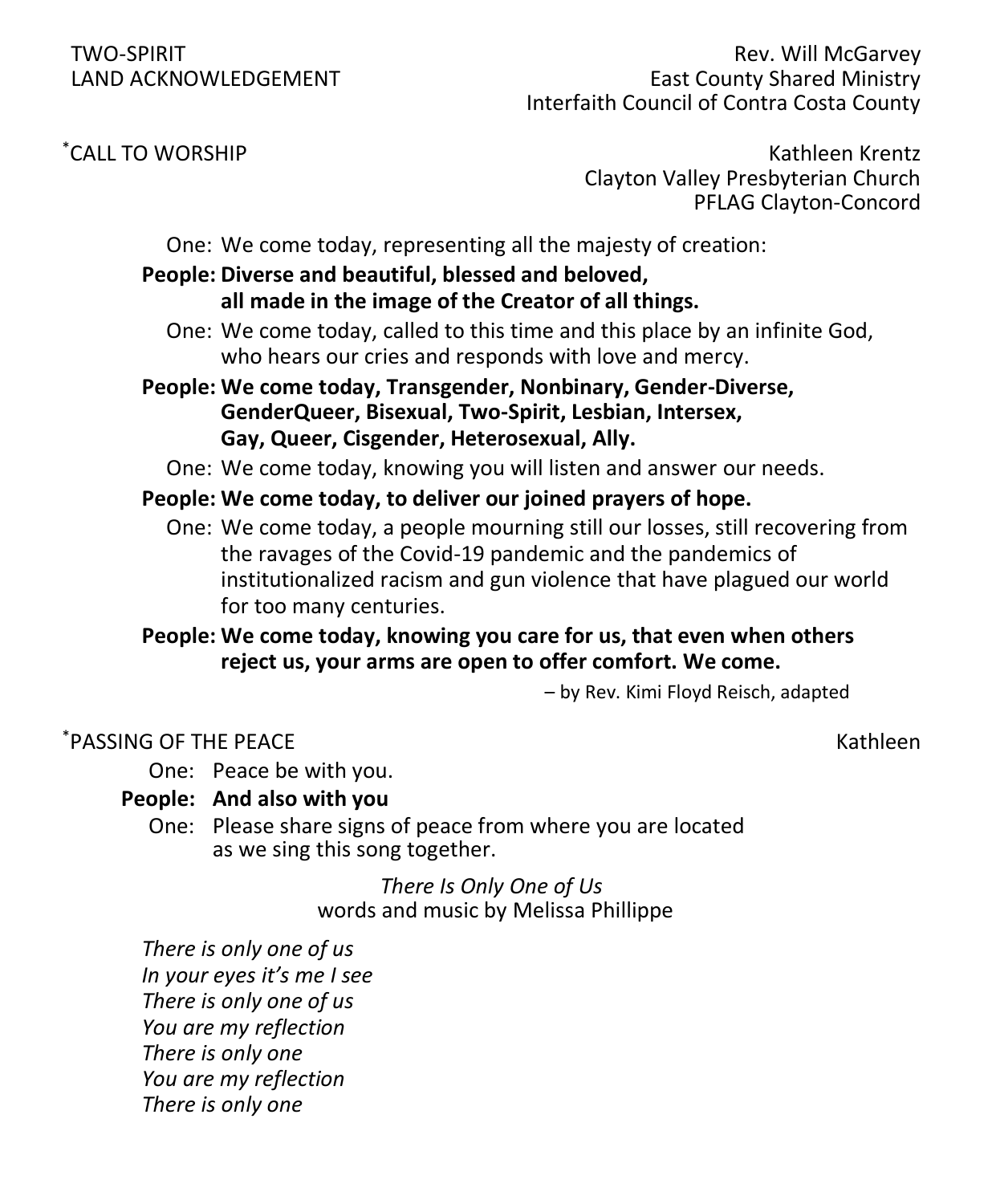#### LITANY OF REPENTANCE Pastor Leslie FOR WHEN WE MISS THE MARK

- One: God of love, we confess that we are in bondage to a view of the world that puts our compromise before your justice; that is unable to name the worth and wonder of all of your children; that places people in positions that threaten the very soul of who they are the soul that you see as unique and glorious.
- **People: We confess that all too often, we continue to miss the mark as people of faith, unwilling to tell the truth of the ways in which even those who call upon your name do so for the sake of harm. We ask for your forgiveness when we've let silence be more powerful than using our voices for others. We pray for wholeness. We trust in the promise of your hope. Grant us, we pray, the courage to speak, the power to empower, the mercy to love. Amen**

### ASSURANCE OF GRACE **Pastor Leslie** Pastor Leslie

One: God frees us and it is uncomfortable;

God frees us that it makes us responsible to witness and to act. God frees us with a formidable forgiveness.

#### **People: Thanks be to God!**

– from *A Child Laughs, Prayers of Justice and Hope*, adapted

| *OPENING SONG | <b>For Everyone Born</b>                        | Charlene Moore & |
|---------------|-------------------------------------------------|------------------|
|               | by Shirley Erena Murray, 1998                   | WOW musicians    |
|               | New verses by Brain R. Mann, Rev. Will McGarvey |                  |

<sup>1</sup>For everyone born, a place at the table, for everyone born, clean water and bread; a shelter, a space, a safe place for growing, for everyone born, a star overhead. [Refrain]

Refrain:

And God will delight when we are creators of justice and joy, compassion and peace. Yes God will delight when we are creators of justice– Justice and joy.

 $2$ For Black and for white, a place at the table, remembering the past, creating new growth. A new law of love, transforming our culture, for Black and for white, the right to be free. [Refrain]

(continued on next page)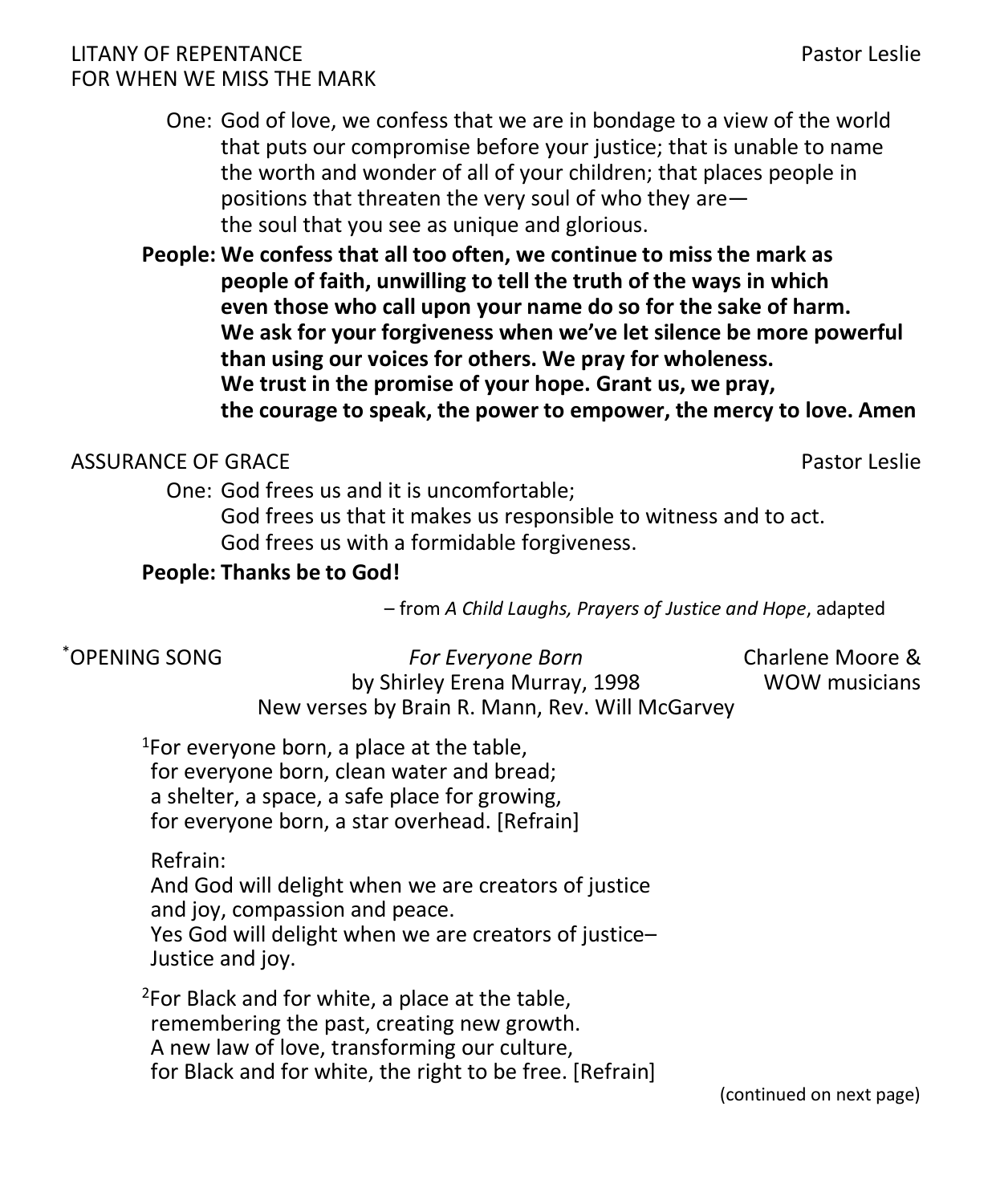$3$ For firm and infirm, a place at the table, For wheelchairs and canes, a child's running feet, For sighted and blind, all joining the chorus, the hearing impaired, all feeling the beat. [Refrain]

 $4$ For gay and for straight, a place at the table, transgender and queer in one family tree, engaging each gift and blessing each covenant, for a gay and for straight, a new way to be. [Refrain]

| TIME WITH CHILDREN | Julián is a Mermaid<br>Jessica Love | Rev. Todd Atkins-Whitley<br>Associate Pastor, DCC |
|--------------------|-------------------------------------|---------------------------------------------------|
| FIRST READING      | Micah $6:6-8$                       | Rev. D. Mark Wilson, PhD                          |

With what shall I come before God and bow myself before God on high? Shall I come before God with burnt offerings, with calves a year old? Will God be pleased with thousands of rams, with ten thousands of rivers of oil? Shall I give my firstborn for my transgression, the fruit of my body for the sin of my soul?" God has told you, O mortal, what is good, and what does God require of you but to do justice and to love kindness and to walk humbly with your God?

SECOND READING Mark 12:28-31 Rev. Dr. LaTaunya Bynum Regional Minister Christian Church (Disciples of Christ) Northern California-Nevada

One of the scribes…asked [Jesus], "Which commandment is the first of all?" Jesus answered, "The first is, '…love God with all your heart and with all your soul and with all your mind and with all your strength.' The second is this, 'You shall love your neighbor as yourself.' There is no other commandment greater than these."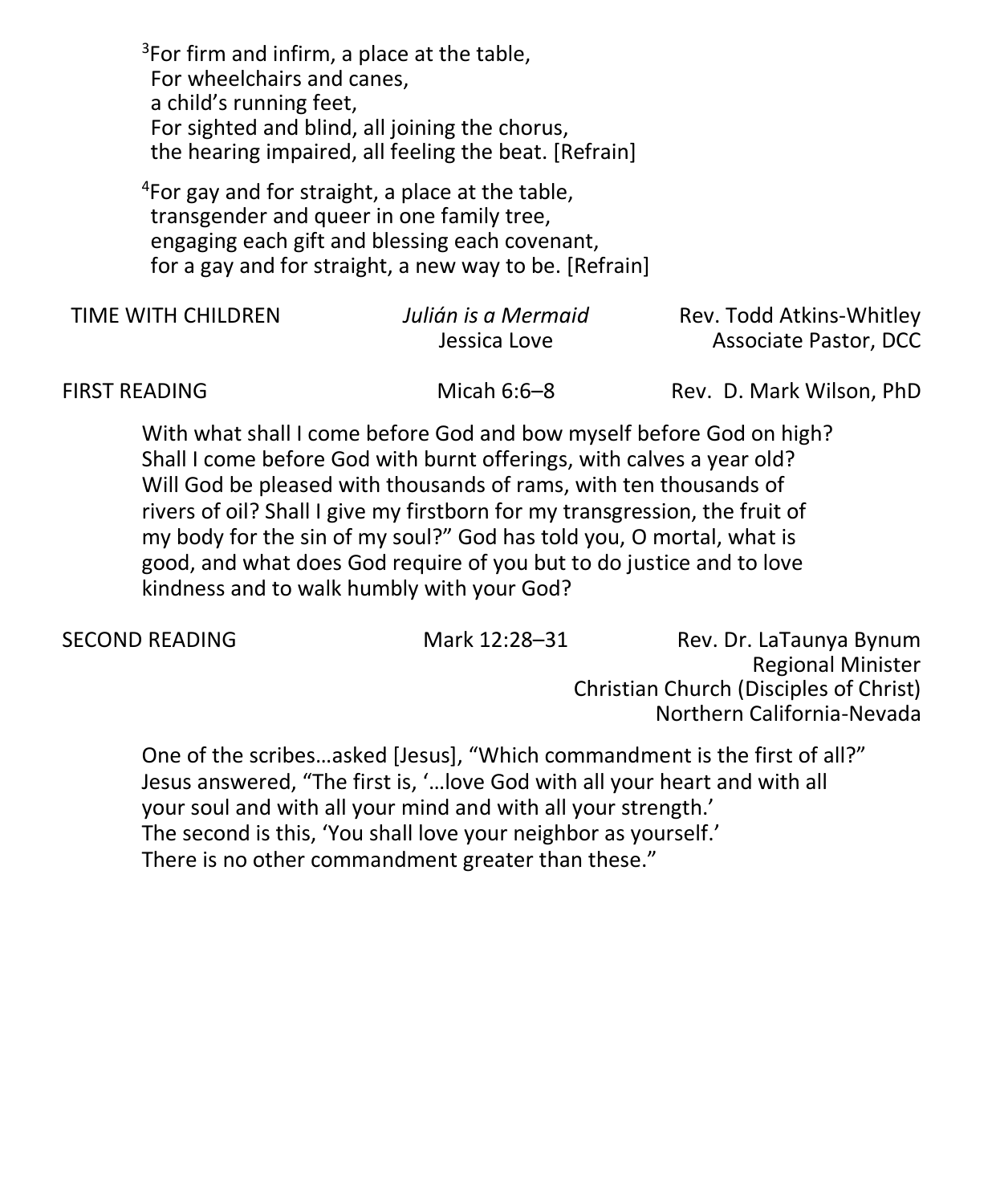THIRD READING *God is Queer As In…* Donald Lang M Barclay, enfleshed.com East County Shared Ministry (PCUSA & UCC)

### God is queer

as in strange, surprising, titillating, non-conforming to norms that destroy;

#### as in

breaking open new possibilities through flesh entangled, and brave acts of collective courage;

#### as in

troubling certainties, resisting assimilation, and persisting through struggle together;

#### as in

interdependence, chosen family, and reaching out to isolated kin;

#### as in

always becoming; as in less "this or that" and more "multilayered, multidimensional, and complex.

#### INTRODUCTION Pastor Will

as in intimately experienced, and beyond definition;

#### as in

the love between strangers and sheets, the love that lasts for lifetimes, the love that begets love;

#### as in

resists white supremacy, and all its deadening lies, rigid definitions, and desire to control and confine;

#### as in

loyal to love, lovers, beloveds, even when it's all on the line;

#### as in

hurtful when spit from the mouth of hate, but sometimes still also a lighthouse, a history of holy uprising, and a coming home from within.

SERMON Rev. Dr. Megan Rohrer Bishop, Sierra Pacific Synod Evangelical Lutheran Church of America

ANTHEM *Total Praise* Charlene & Mark Richard Smallwood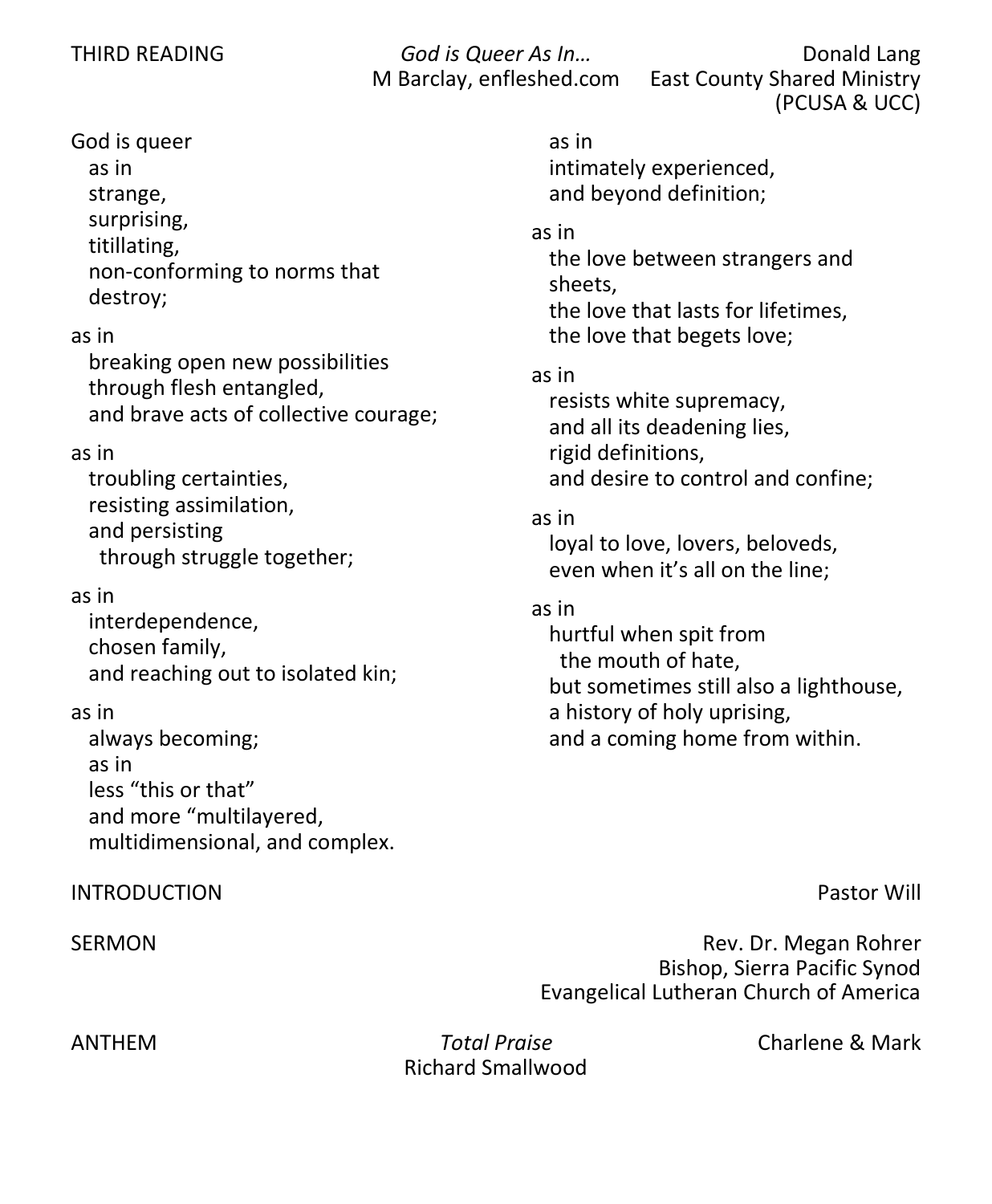A Queer Chaplain

SPIRIT AWARD San Ramon Valley Unified School District

Presentation **Rev. Rooms** Rev. Rodney Lemery Community Minister, Mt. Diablo Unitarian Universalist Church

 Response Dr. John Malloy SRVUSD Superintendent

#### PRAYERS OF THE PEOPLE

One: We pray….God of many names,

**People: hear our prayers!**

– Prayer by M Barclay enfleshed.com.

#### GIVING OUR GIFTS TO BLESS OTHERS

To give by phone, text **PRIDE22** to **44321**. You can also place your gift of a check (payable to *Rainbow Community Center*) or cash in the offering plates on either side of the sanctuary or raise your hand and an usher will collect your gift. You can also give using the [RCC web site](https://www.rainbowcc.org/give) (rainbowcc.org/give).

**Invitation to Give Kiku Johnson** Kiku Johnson Kiku Johnson Kiku Johnson Kiku Johnson Kiku Johnson Kiku Johnson Kiku Johnson Kiku Johnson Kiku Johnson Kiku Johnson Kiku Johnson Kiku Johnson Kiku Johnson Kiku Johnson Kiku J Executive Director Rainbow Community Center

**Offertory** *Justified* Mark & Charlene Rev. David K. North

Dedication

CLOSING SONG *In the Midst of New Dimensions* Julian Rush (See Worship Notes.)

<sup>1</sup>In the midst of new dimensions, In the face of changing ways, Who will lead the pilgrim people, Wandering in their separate ways?

Refrain: God of rainbow, fiery pillar, Leading where the eagles soar, We your people, ours the journey now and ever, now and ever, now and evermore.

(continued on next page)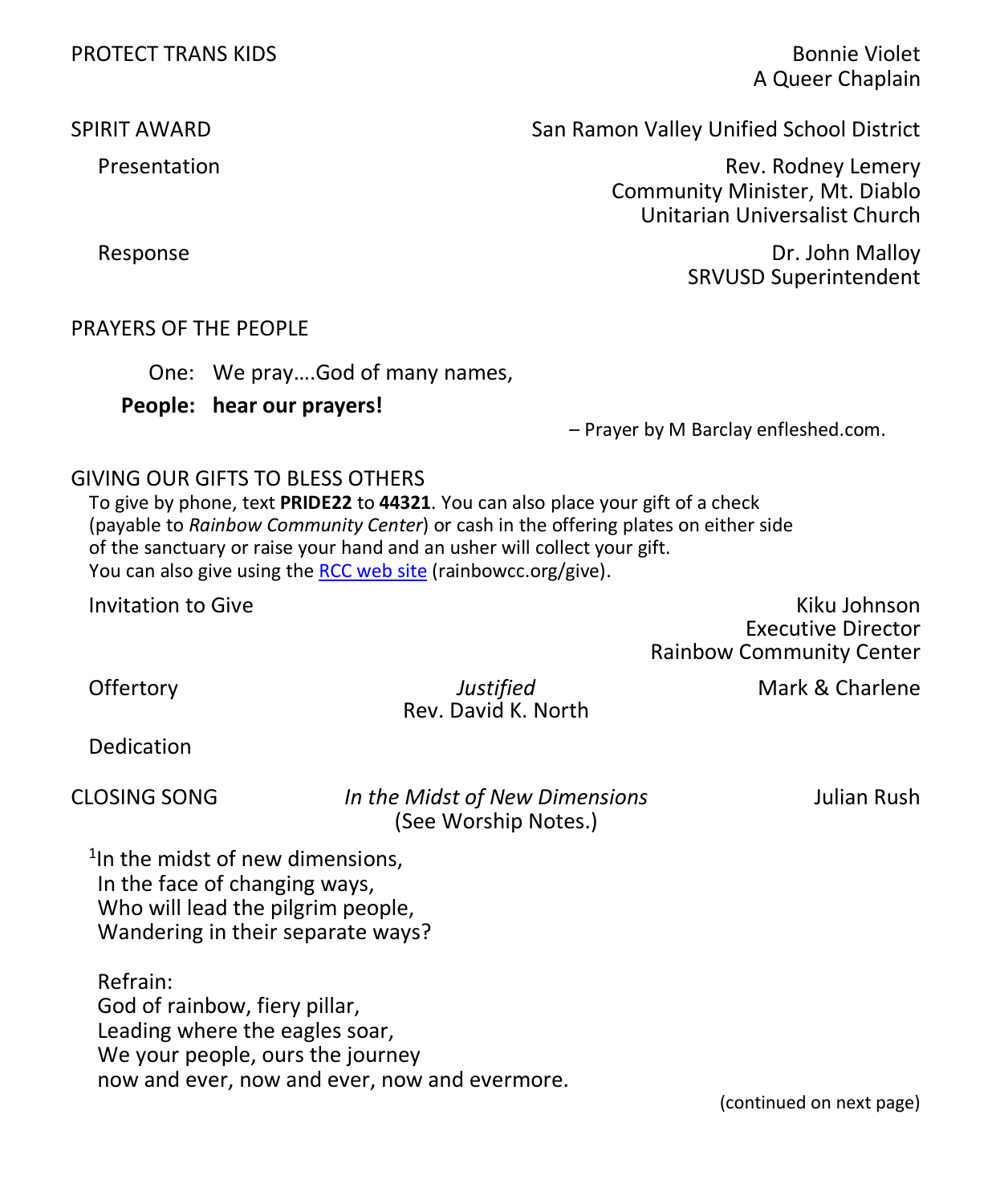<sup>2</sup>We are gay and straight together, Bi, Transgender, Lesbian too, All along the path of justice, Seeking freedom as we go. [Refrain]

<sup>3</sup>We are Black and we are Asian, Indigenous, Hispanic, White, We a rainbow coalition, All of value in your sight. [Refrain]

<sup>4</sup>As we stand a world divided By our own self-seeking schemes, Grant that we, your global village, Might envision wider dreams. [Refrain]

\* LITANY OF SENDING Lucinda Huffaker San Ramon Valley United Methodist Church

- One: God is calling us
	- **All: Out of comfort Out of insecurity Out of complacency Out from under that which silences love and justice.**
- One: Come out, people of God!
- **All: Though we may be afraid Though we will be at risk Though the cross and the rainbow flag stand as a threat God calls us to courage!**

#### One: Our God is a god of reconciliation and resurrection. Of new life after devastation. Of hope in the grip of evil. And so we dare to proclaim, with faith and assurance, our truths:

- **All: We believe in the power of love. We believe in solidarity with the suffering. We believe we are each valuable. We believe that our togetherness is transformative.**
- One: The world is longing for Holy unity that reveals, voices that speak real words of hope. Come out, people of God!
	- **All: Let us come out to work toward the liberation of all people and the earth!**

– by M Barclay, enfleshed.com, adapted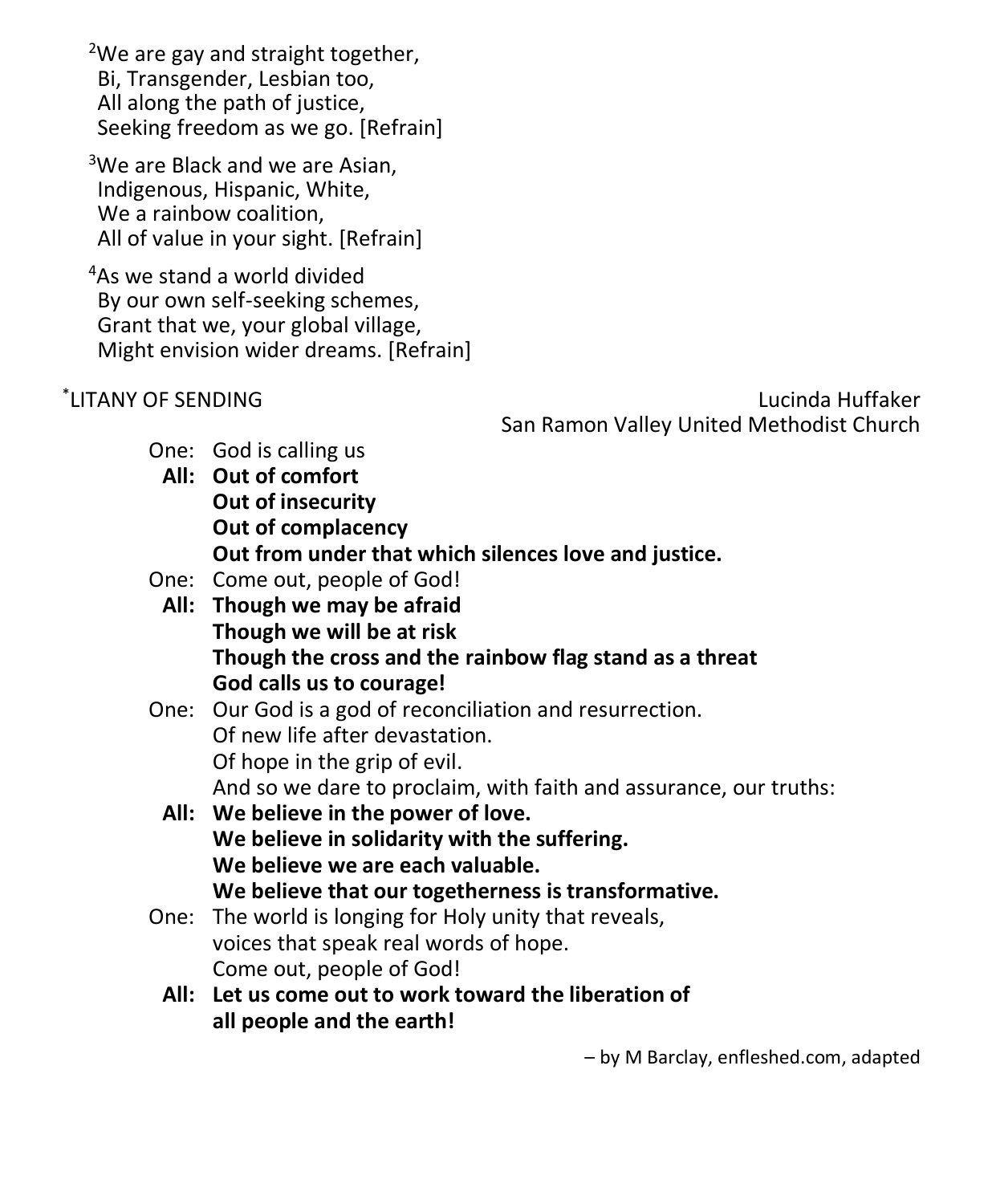POSTLUDE **Charlene Moore** 

### *Following our worship together, please join us on the patio for a time of fellowship and refreshments*

## WORSHIP NOTES

With deep gratitude for their gifts, we acknowledge tonight's WOW musicians: the Rev. Will McGarvey, vocals and lead guitar; Donald Lang, tenor; Mirabai Bangs, vocals; and Steve Bangs, guitar; Charlene Moore, accompanist and vocals; and Rev. D. Mark Wilson, PhD, vocals.



The Bay Area has been inspired and blessed by a God-given talent in **Charlene Moore**. Charlene's talent was discovered at the age of 2 years by her parents. She experienced playing for her first choir at the age of 4 years. Her father, the late Rev. Charlie Moore was the pastor of the Calvary Hill Baptist Church for 14 years. Her mother, the late Sister Darlene Moore was a soul stirring gospel singer from the old school, a great prayer warrior and missionary. Here in the Bay Area, Charlene and her mother were known as the "Mother & Daughter Team''. The following are just some of Charlenes' accomplishments.

The Weather Girls, Commercials/Voice-Overs: Dodge/New Sprint, Alamo, Mazda, Nissan Live Concerts-T.V./Back-Up Vocals: (Club-NYC) Don't Tell Mama Michael Bolton-Special Event/Charity Michael McDonald-Tour Bob Wier-Grateful-Dead Stacey Q "Sylvester" Dr. John - Charlie Daniel Band The Weather Girls (From London to Rome, Italy). Joan Rivers Tour & Eddie Murphy Arsenio Hall Show Apollo-Showtime Regis & Kathy Show Yokohama Japan (Dolphin Cafe') Unsung (Martha Wash) The Sugar Bar-Valerie Simpson Club-NYC) The Metropolitan Room (NYC) Oakland Main PRIDE Stage w/ Deborah Cox

Black AIDS Institute (2014-2015), The Faith Awards (2014-2015/ Both events produced by Mr. Kenneth R. Reynolds - Los Angeles Calif.) Martha Wash in Concert/Hotel Nikko-San Francisco - Tribute to "Sylvester" in Palm Springs (Martha Wash & Jeanie Tracy-2014). Angela Rene' (Purple DIVAS Designs) - 40+DIVAS/Models (Las Vegas-2014). Fashion Week LS 1426 - Linda Scott-Houston - Houston, Texas - 2014).

Charlene is a minister of music at City of Refuge UCC in Oakland, CA.



**Rev. D. Mark Wilson**, Ph.D is a Chaplain Resident at Kaiser Hospital, Walnut, Creek, California. He is a Continuing Lecturer in the Music Department of University of California at Berkeley, where he recently ended 15 wonderful years directing the UC Berkeley Gospel Chorus. He is the Director of Music at Easter Hill United Methodist Church, Richmond, California, and has been a Contra Costa County COVID Crises Counselor with the National Alliance of Mental Illness, a Lecturer in the Department of Sociology Department at St. Mary's College of Moraga, California and is the former Director of Music at St. Columba Catholic Church,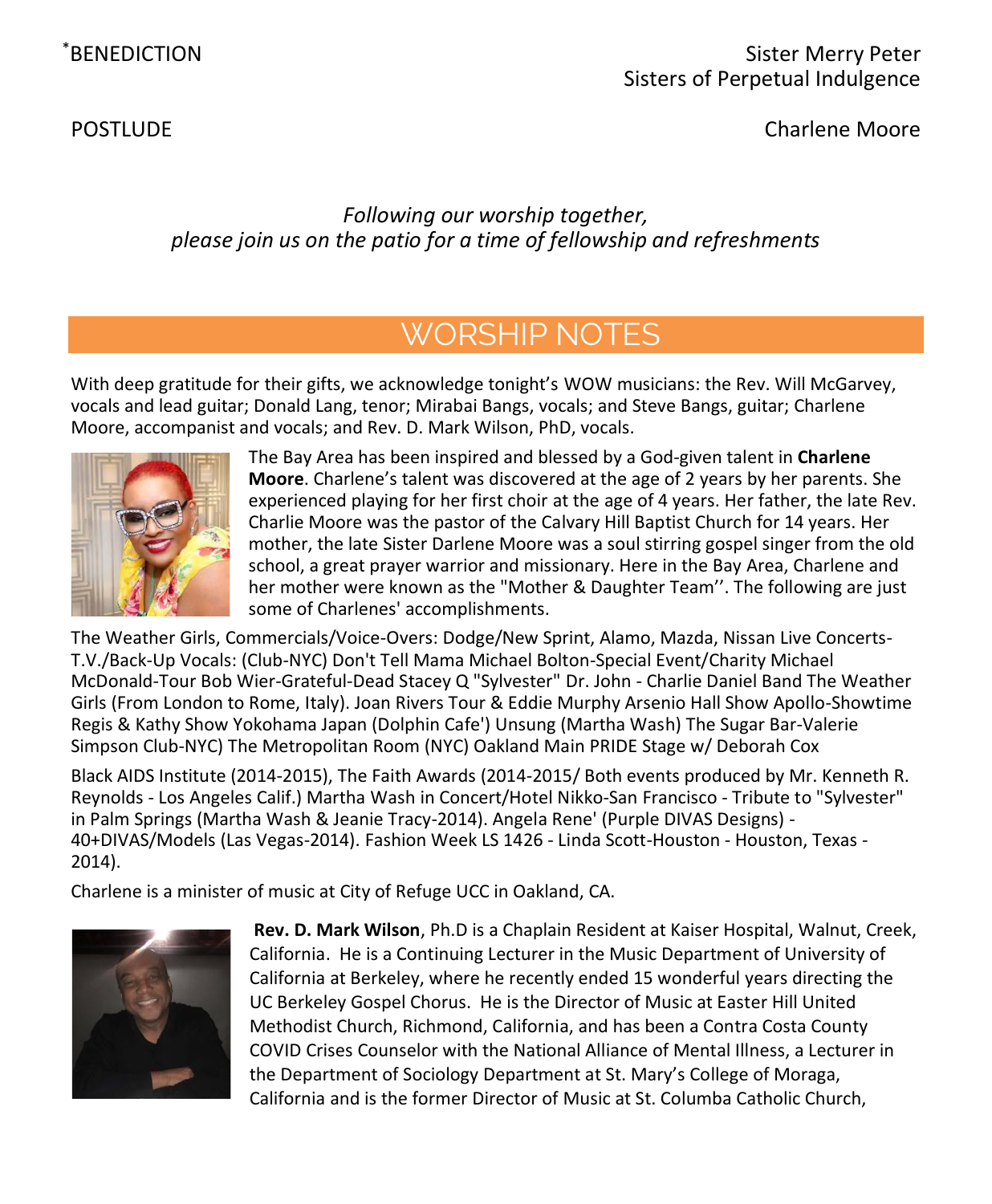Oakland, California. He earned his undergraduate degree from Howard University, his Masters of Divinity Degree from Harvard Divinity School and Ph.D. in Sociology from the University of Michigan. In addition to his academic work and scholarship, he has used musical performance to create diversity and global justice in Cuba, Nicaragua and Sri Lanka. He is an African American clergyperson ordained in the American Baptist Churches, USA, the former Senior Pastor of McGee Avenue Baptist Church (Berkeley), where he served for twelve years, and former Assistant Professor of Congregational Leadership at the Pacific School of Religion. Pastor Mark, as he is affectionately known to church members, is the Bay Area's first African American Baptist pastor to come out as a gay man in a Bay Area African American Baptist Church and to be welcomed and embraced by the church's membership. He is also an early leader of the Welcoming and Affirming Movement to affirm LGBTIQ people in the Baptist faith community. As a mentor to Queer youth in the Bay Area, he is a past Youth Program Manager at the San Francisco Bay Area's oldest LGBTIQ center, the Pacific Center for Human Growth, in Berkeley, California. He is a frequent baritone soloist with the Oakland based Cantare Con Vivo Chorale, conducted by David Morales, and a recent member of the San Francisco Golden Gate Men's Chorus, conducted by Joe Piazza.



The Rev. Dr. Megan Rohrer (they/their/them), is currently serving as the Bishop of the Sierra Pacific Synod. The first openly transgender pastor ordained in the Lutheran church, Pastor Megan is the first openly transgender bishop in a major Christian denomination. Ordained Extraordinarily in 2006, Pastor Megan is one of 18 pastors ordained during the time when the Evangelical Lutheran Church in America (ELCA) did not allow LGBT pastors to serve openly. In 2010 Pastor Megan was one of the first seven

pastors received into the ELCA after their policies changed. They received an honorable mention as an Unsung Hero of Compassion at a ceremony with His Holiness the Dali Lama, were presented a Medal of Tolerance by the King of Tallo in Indonesia, received an honorary doctorate from Palo Alto University and had their theology featured in the 500th Anniversary of the Reformation in Wittenberg, Germany.

As the Executive Director of Welcome, for twelve years, Pastor Megan has worked primarily with San Francisco's LGBT homeless community. In addition to feeding the hungry on Polk Street and in the Castro, Pastor Megan has created programs to provide groceries for HIV+ individuals, and advocates nationally for homeless LGBT youth and to help faith communities' welcome LGBT individuals. Pastor Megan's advocacy brought national attention to the issues faced by transgender women of color, when they raised the funds needed to get Meagan Taylor released from jail in Des Moines, IA.

Pastor Megan has served as the Community Chaplain Coordinator for the San Francisco Police Department, on the San Francisco Women's March and TransMarch Steering Committees, the San Francisco Human Rights Commission's LGBT Advisory committee, walked with the San Francisco Night Ministry and created a project that has given over 1,000 pairs of prescription glasses to the homeless in San Francisco for SF CARES. Pastor Megan was awarded the Connector Award by Project Homeless Connect..

Listed in the Trans100, Pastor Megan's exhibit on transgender mentoring from 1976-2009 in San Francisco was displayed at the GLBT Historical Society and won OutHistory's Since Stonewall Local History Competition. Megan has also won international awards for the Trans themed documentary Zanderology and was a finalist in transgender non-fiction for the Lambda Literary Award.

One of the many pastors arrested protesting Prop 8, Pastor Megan has officiated at countless weddings for LGBT individuals before and after the marriages were legally recognized. Pastor Megan lives near Golden Gate Park with their wife Laurel, two children, two cats and two hamsters.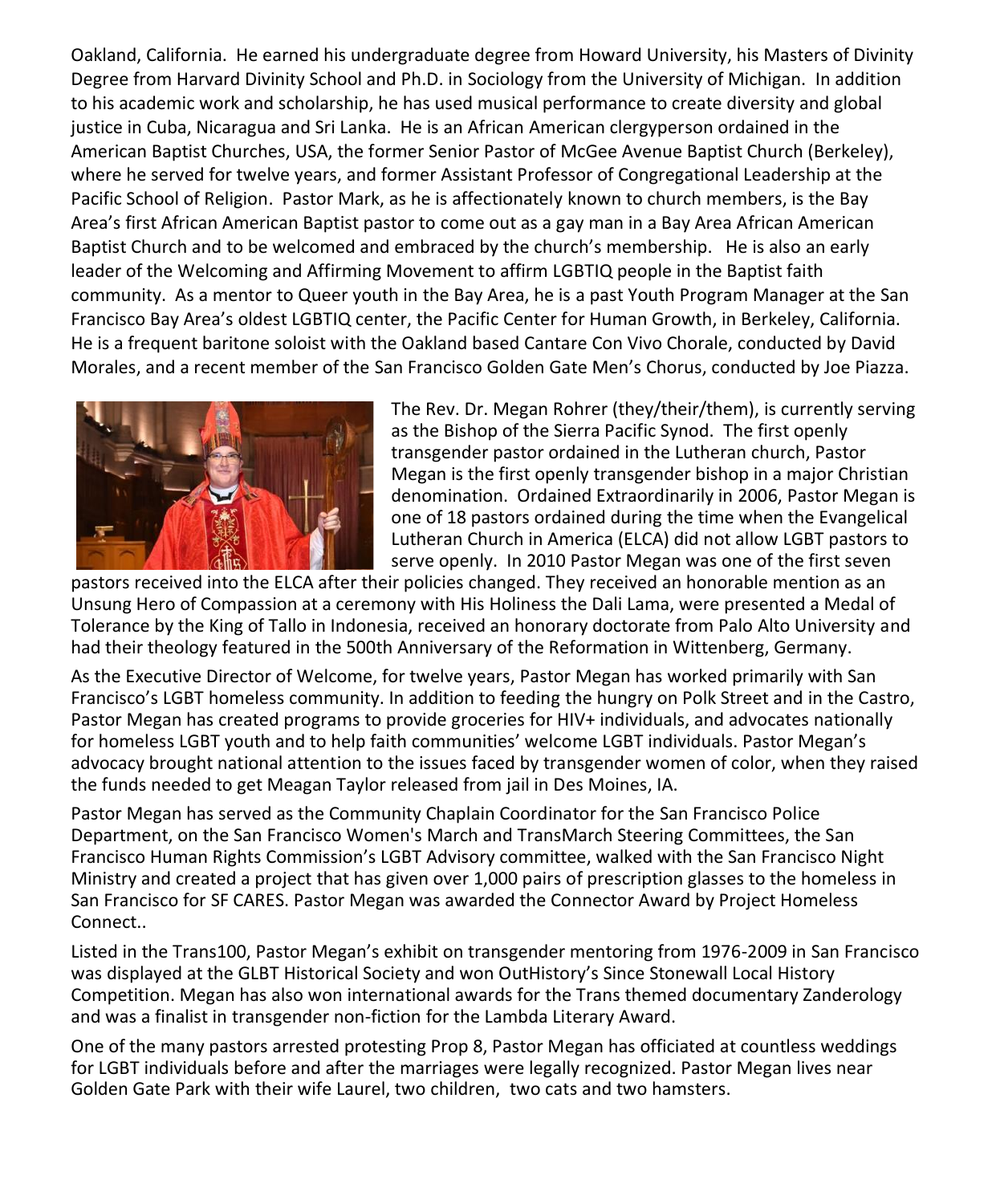

**Bonnie Violet** is a trans femme genderqueer spiritual drag artist and digital chaplain. She is a prolific YouTuber, Twitcher & host of a queer chaplain video talk show & podcast (featuring series like Drag & Spirituality, TranSpirit & Faith Leaders). Bonnie co-hosts Splintered Grace with her conservative christian aunt and the CCC recovery podcast.

Bonnie Violet shares her experience, strength and hope about living with HIV, recovery from drugs and alcohol, and healing from sexual assault in classrooms,

community centers, churches, and online. As a queer chaplain, she is present with people in death and dying to self by helping to lace your personal narrative with a spiritual thread to remind you of your resilience, strengthen faith in yourself, and create serenity in the now.

The **San Ramon Valley Unified School District (SRVUSD)** covers an 18 square mile area, encompassing the communities of Alamo, Blackhawk, Danville, Diablo, and San Ramon (including the new Dougherty Valley communities in east San Ramon) as well as a small portion of the cities of Walnut Creek and Pleasanton. The District is comprised of 36 schools serving more than 32,000 students in Transitional Kindergarten through Grade 12.



The **San Ramon Valley Unified School District** employs approximately 4,500 people, hiring 250-300 employees per year. With an annual operating budget of over \$337 million, SRVUSD receives more than \$17 million per year in parent/private donations, and approximately \$6.9 million per year from a local parcel tax.

District students are exposed to a rigorous, 21st century, standards-based curriculum with a strong focus on the essential skills including language arts, mathematics, social studies and science. Strong physical education, health, foreign language, technology,

and visual and performing arts programs are also offered. SRVUSD has transitioned to the California State Standards, and is committed to ensuring students, parents and staff are fully prepared for this more meaningful, innovative and rich learning experience for all students. Students graduating from District high schools are required to have earned 240 designated credits. Opportunities include a rigorous academic program, outstanding technical and vocational curricula, and innovative elective courses. All students have opportunities to participate in a wide range of extracurricular activities.

SRVUSD is one of the top performing districts in California. Over 94% of our graduating seniors attend college or university, and District students are accepted into the University of California and the California State University systems at rates far exceeding state averages. Furthermore, the District has been recognized for its excellence through such honors as the coveted State Department of Education's Distinguished Schools Award (schools in the district have received this honor more than 50 times, more than any other district in northern California), and through recognition by the U.S. Department of Education as National Blue Ribbon Schools.

The District has a wide range of state and federally-mandated special education programs. The District's Inclusion Program is a model in the state. All district K-12 schools have resource specialist programs and site staff includes at least one resource teacher and a part-time psychologist, speech therapist, and health educator.

SRVUSD is proud of its highly trained, talented, and dedicated staff and an involved, committed, and highly educated parent community.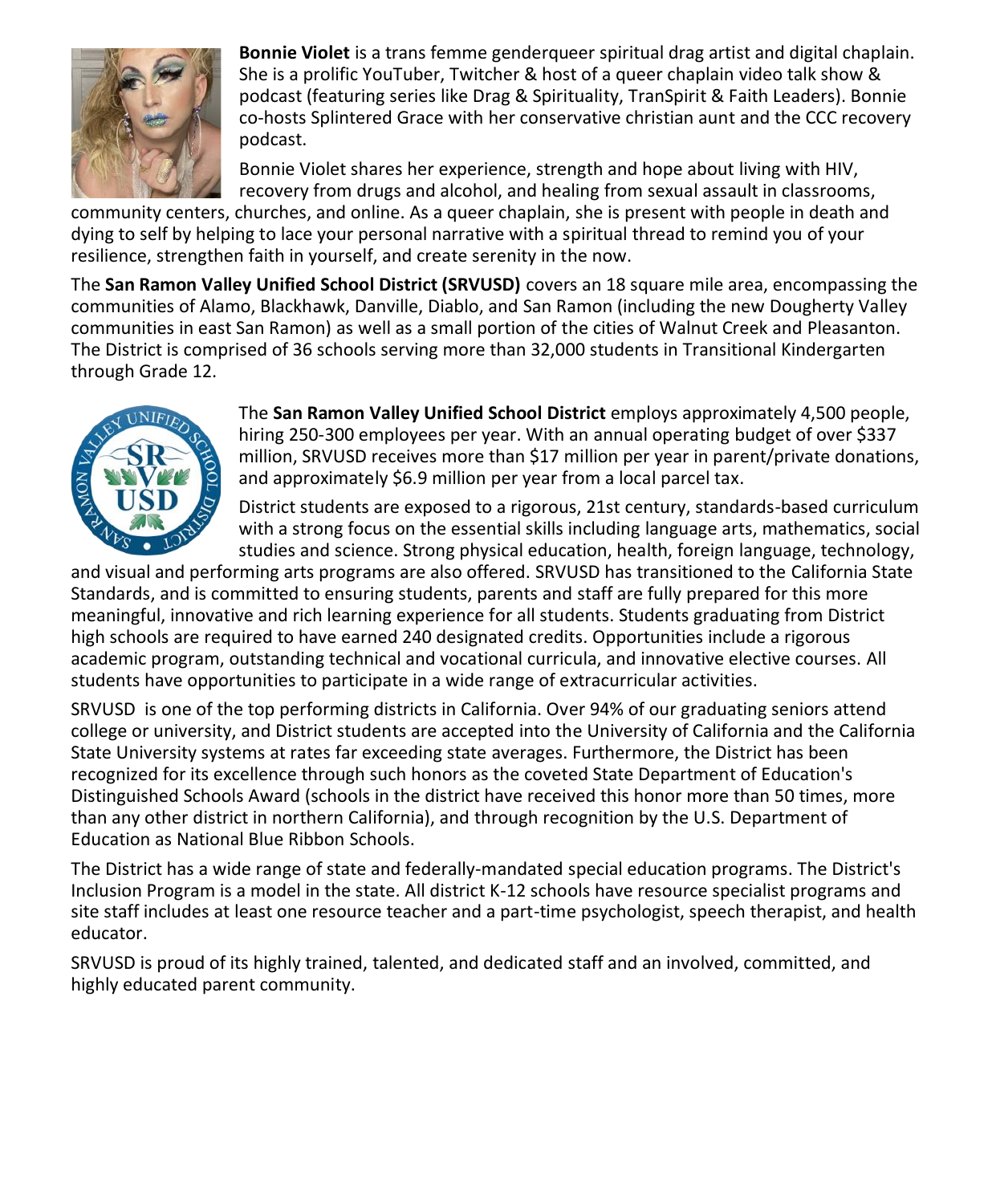

Dr. John Malloy came to the San Ramon Valley Unified School District after having served as the Director of Education (Superintendent) at the Toronto District School Board in Toronto, Canada, which is the largest School Board in Canada and the eighth largest School Board in North America. Dr. Malloy has an extensive background in education at all levels and is a fierce advocate for an equitable, accessible, quality public education.

John has a vision for learning that every student deserves a great education and that we have a responsibility to ensure that students feel connected and engaged. We must have high expectations and create spaces for teaching and learning that support students and staff in meeting those expectations. He believes that we

must know our students by understanding their strengths, interests and lived experiences. To fully support their learning, as adults, we must recognize in ourselves what biases we might have that may affect student learning and counter those biases to ensure that the ways we are leading and teaching are relevant and engaging. When warranted, we must shift our attitudes and practice to meet their needs. Additionally, we must allocate our human and financial resources strategically to support student needs and ensure that all schools offer a wide range of programming that reflects the voices, choices, abilities, identities and experiences of all students.

By strengthening relationships and continuing to build partnerships among students, staff, families and communities, student needs are supported, and learning and well-being will improve. John believes that together we can build positive school and workplace cultures that support mental health and well-being, are free of bias and full of potential.

Prior to his work at the Toronto District School board, Dr. Malloy was the Assistant Deputy Minister of Education/Chief Student Achievement Officer at the Ontario Ministry of Education and was the Director of Education (Superintendent) at the Hamilton-Wentworth District School Board in Ontario, Canada. During his career, he has been a principal, vice principal, English teacher and guidance counselor. He is the author of an extensive array of education related articles and papers, as well as a frequent presenter at educational conferences and symposiums.



**Kiku Johnson** (he/him) is an intersectional, queer, Chinese, trans man originally hailing from Michigan and has been living and thriving with his partner in Oakland, CA since 2004. Kiku is an educator, trainer, and consultant engaging his human centered design thinking, with a visual arts background focused on diversity, equity, and expansion. Kiku has 30+ years of experience with youth development and responsive community program design, outreach, implementation, impact, evaluation, and advocacy through a social justice lens. He is independently and collaboratively adept at creating culturally, trauma-informed/healing-centered,

accessible, affirming approaches and content for a wide variety of intersectional communities including LGBTQI+, People of Color, youth, and adults working across sectors including juvenile justice, education, mental health, community-based, and faith-based organizations.

Kiku has traveled the country educating on Sexual Orientation, Gender Identity and Expression (SOGIE) Affirming Approach and Expansive Practices connected with the CDC funded handbook he authored that is open source. He is a Georgetown University McCourt School of Public Policy/Center for Juvenile Justice Reform, Supporting LGBTQ Youth Program Fellow. He loves being in community with all folx with a special affection for the cat community. Kiku loves teaching mediums for expression like stained glass construction and is fascinated with how things work and embodying MacGyver at every opportunity! He's writing a book about his life journey through trauma and as a man of trans experience. Most importantly, Kiku knows liberation is found every time he gets on the dance floor!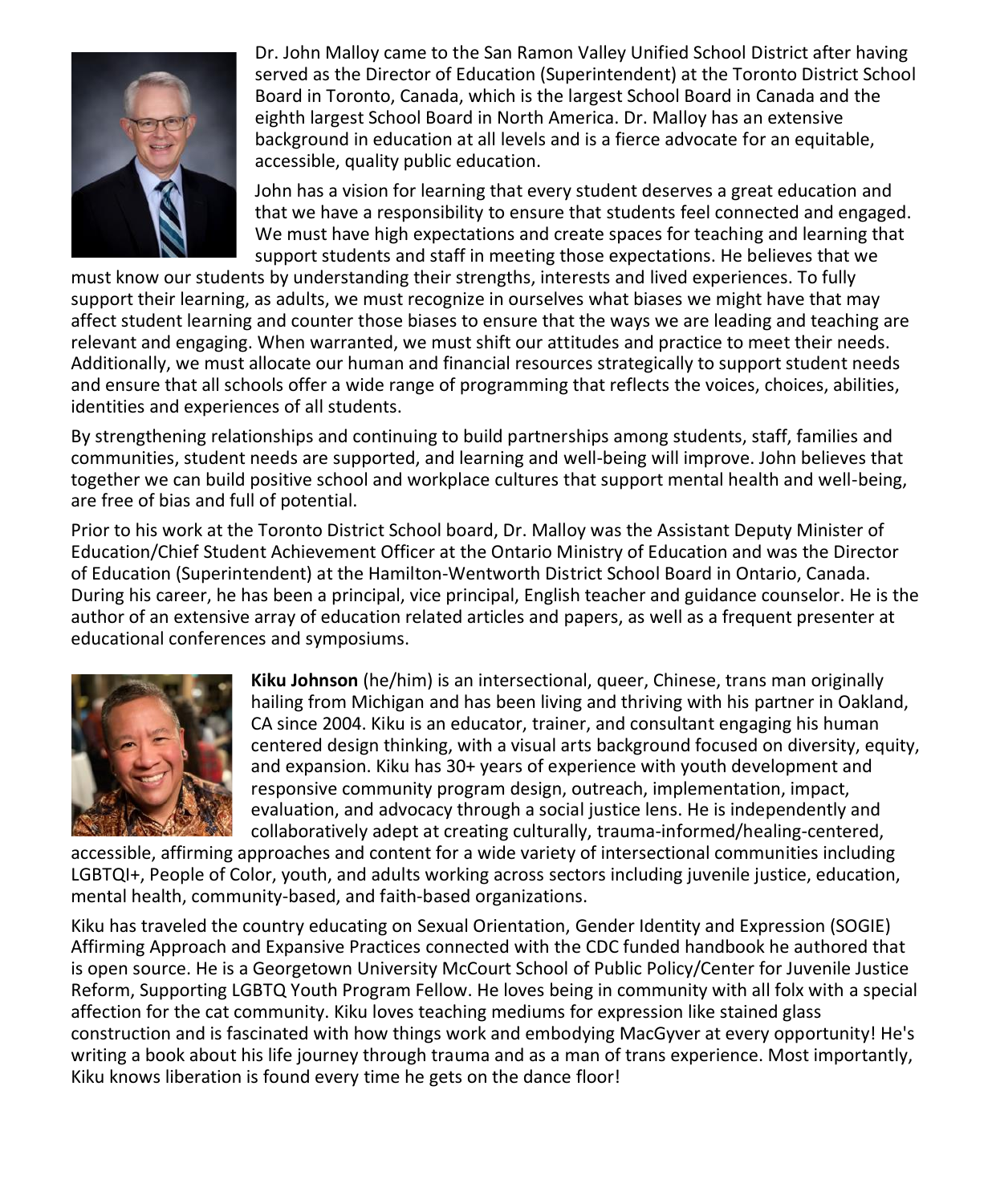

Sister Merry Peter found her vocation through the Radical Faeries in 1987, and served as a missionary in Toronto before moving to San Francisco in 1999. Her life-long activism focuses on HIV-AIDS, queer youth, civil rights and social justice. As a Masters of Divinity student, she co-founded the first LGBT Student Union at the University of Toronto and led a successful national campaign against conversion therapy in Canada. Her efforts include partnerships to provide street-level health services to sex workers, legal aid for LGBTQ refugees and resistance to police violence. She is a poet, writer, and former sex-worker. As an ordained minister, she joined the fight for equal marriage in San Francisco in 2004 and regularly performs wedding ceremonies. She lives on the

coast with her husband of over years. You can reach her directly via email at [merrypeter@thesisters.org](mailto:merrypeter@thesisters.org) and friend/follow her on Instagram and Facebook at Merry Peter. You can read more about her at thesisters.org/merry-peter.



The Sisters of Perpetual Indulgence is a leading-edge Order of queer nuns. Since our first appearance in San Francisco on Easter Sunday, 1979, the Sisters have devoted themselves to community service, ministry, and outreach to those on the edges, and to promoting human rights, respect for diversity and spiritual enlightenment. The Sisters believe all people have a right to

express their unique joy and beauty and they use humor and irreverent wit to expose the forces of bigotry, complacency and guilt that chain the human spirit. Sisters are active across the US and Canada, on four continents, and over a dozen countries and they welcome your interest in becoming a member or starting a new mission in your community. For more information, visit us on the Web at [www.thesisters.org](http://www.thesisters.org/) or on Facebook at Sisters of Perpetual Indulgence, Inc.



Shirley Erena Murray's "For Everyone Born" reflects many of the themes that appear in her hymns: justice, peace, equality, honoring of women, ecological concerns, and social responsibility. While this hymn can certainly be used for Communion, it can be employed on other occasions when the themes of justice, compassion, and reconciliation are a part of the service.

"For Everyone Born" debuted in Global Praise 2: Songs for Worship and Witness (New York, 2000). It appears in five stanzas with a refrain. The words in stanza one reflect the table on which we break bread. Everyone, regardless of their stature, deserves

"clean water and bread" and a "safe place" to live. It also alludes to the star that shone the night Christ was born. This could mean that all people, who are created in God's image, deserve a birth that is celebrated and wanted.

Stanza two reflects a table of equality. Too often, women have been deemed second-class citizens in the home, church, and society at large. Murray's words mean that someone should not be regulated to certain tasks or roles because of their gender or gender identity. The roles must be divided fairly with no single person possessing all of the power. It is through the "wisdom and grace" that only comes from God that there can be "a system that's fair" for all people.

A table of acceptance is the theme in stanza three. It is a place where no matter the age, people's voices will be heard. Young and old will have "a part in the song." This table reflects a place where the old and the young walk hand-in-hand and support each other no matter the circumstances. It is a place where everyone belongs.

A table of reconciliation is prevalent in the fourth stanza. However, it is a stanza that is not without controversy because it is a radical idea. This is the table where the "just and unjust" and the "abuser [and] abused" come together. A table where those who have hurt and those who hurt are sitting together is difficult to accept, but it is what we should and must strive for. It is a table where the anger and hurt can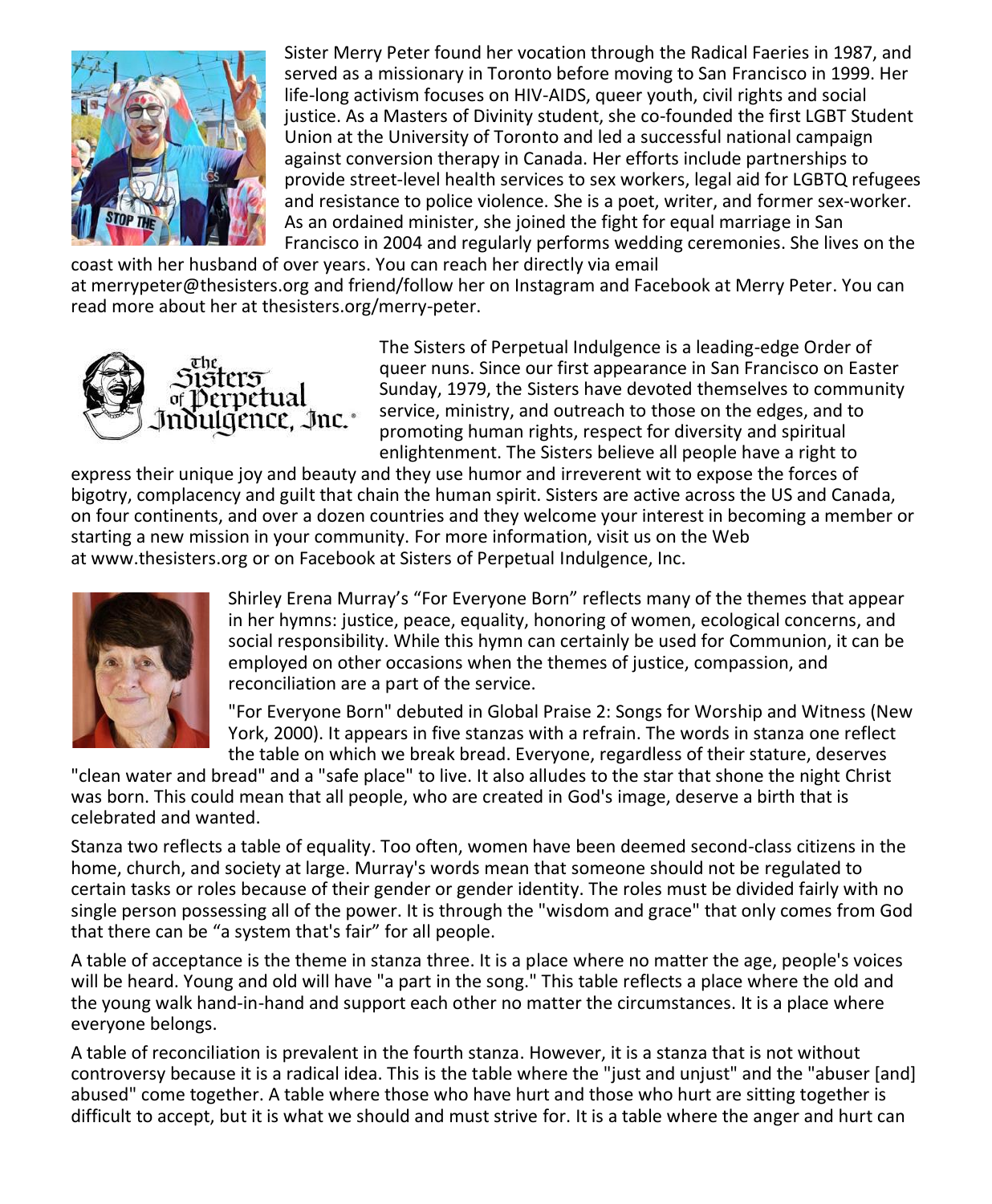be let out in a safe place and where mercy and grace can help begin the healing process that brings about "a new way to live."

The final stanza is a table of dignity. It is a place where people can safely "live without fear, and simply to be." This table is a space for people "to work, to speak out, to witness and worship." People can freely work, speak their minds, and worship in the ways they have been called to do so. It is a place where everyone has "the right to be free."

Murray's hymn not only reflects human concerns, but it demonstrates God's care and concern for humankind, hence the refrain, in which God delights in those who create "justice, joy, compassion, and peace.["2](https://www.umcdiscipleship.org/resources/history-of-hymns-for-everyone-born-by-shirley-erena-murray#_ftn2) God is concerned about humanity's well-being, is active in our lives, and uses people to make creation a better place for everyone and everything that dwells in it. (Source: UMC Discipleship Ministries)



Few hymns have assumed such an iconic status in the hearts of the African American worshiping community in such a brief time as Richard Smallwood's "Total Praise." Smallwood skillfully paraphrases several passages of scripture, amplifying their meaning with an inspiring musical setting. This essay summarizes the life of Richard Smallwood, the circumstances surrounding the song's origins, and an analysis of its text and music.

Richard Smallwood was born on November 30, 1948 to Mabel Ruth Locklear and Chester Lee Smallwood in Atlanta, Georgia. His family and congregation observed and nurtured his musical gifts throughout his childhood. During his formative years, Richard honed his skills while leading music at Whitestone Baptist Church where his father was the pastor. He established the Richard Smallwood Singers at age eleven, served as accompanist for his junior high and high school choirs, and provided accompaniment for his school music classes. At age fourteen, he assumed a salaried position as Hammond organist at Pleasant Grove Baptist Church.

Richard continued his musical education at Howard University (B.M., 1971) where he majored in piano and minored in voice. He credits the Howard University experience with forming him into the mature artist that congregations and audiences have come to respect and revere today. Richard debuted his first official composition, an arrangement of "The Lord's Prayer" (1971) at Howard University. He returned to Howard to obtain his master's degree in piano and ethnomusicology in 1975 and, more than two decades later, matriculated in the Howard Divinity School (1999). His years at Howard University helped him discover who he was and marked the beginning of who he was to become.

Richard became a member of Washington, D.C.'s Metropolitan Baptist Church on Sunday, October 25, 1987. Shortly after, he joined the music ministry staff at the church, where he faithfully served. In addition to the in-depth preaching of Dr. H. Beecher Hicks Jr., Metropolitan's worship culture appealed to Richard's broad range of musical styles. Dr. Braxton Shelley recalled Smallwood's comments, "I pride myself in terms of Metropolitan's musical divers[ity]. I love anthems; I love hymns; I love gospel . . . you should be able to do it all" (Abbington, 2014, p. 399). Richard Smallwood is now a world-renowned, multi-awardwinning gospel composer, arranger, and pianist. For half a century, he has been fortifying and resourcing the sung faith of congregations.

"Total Praise" was born out of the anguish of caring for his ailing mother, terminally ill godbrother, and the emotional issues of his foster brother. He confessed in his autobiography, "I felt helpless as I watched my loved ones suffering. I wanted to write a 'pity party' song . . . I wanted to develop it musically into a song that asked for God's help. However, the more I worked on it, the more it kept going in the direction of a praise song" (Smallwood, 2019, p. 368).

The text is based in Psalm 121, a prayer of David, extolling God as Helper. This psalm is one of fifteen "psalms of ascent" sung as the Jewish people traveled upward from surrounding cities to Jerusalem. The melody of "Total Praise" magnifies the movement of the psalm in the ascending arc of its line. Smallwood aligns his lyrical point of view to that of this psalm. "Total Praise" debuted on Richard's Adoration—Live in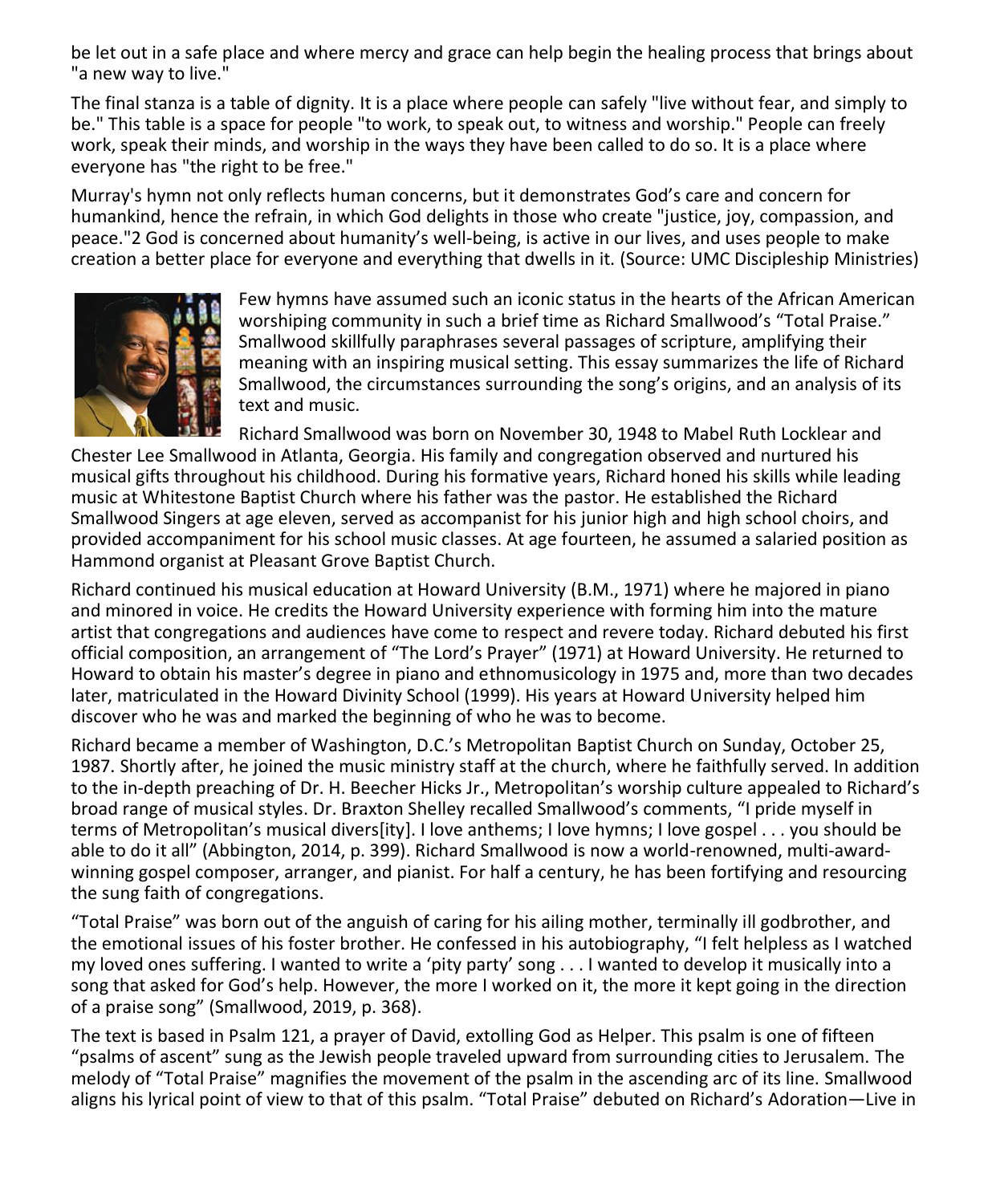Atlanta album (1996). This recording opens with Mervyn Warren's classically flavored overture string arrangement, as Richard begins to play the two-bar quarter note figure and Vision sings, "Lord, I will lift" (Smallwood, 2019, p. 373).

The opening two lines of Smallwood's text comes from the perspective of the first-person singular, confessing the deity of God. The hills (where God is located) are where refuge, provision, and care resides (Psalm 121:1–2). Richard has mentioned in various workshops and seminars how intentional he was about structuring the ascending melodic line and accompanying harmonies of the opening two lines as a form of word painting. He also clarifies that the ascending motion that occurs on the lyric "hills" was also intentional—where the tenors are singing a sustained B♭ as the sopranos and altos are resolving to make the overall chord an e♭ minor chord. Line three of the stanza continues into lines one and two of the chorus, addressing God directly in the second person. These lyrics affirm the nature and character of God (Psalm 121:3–8), clarifying the confession of lines one and two of the stanza. The final line of the chorus returns to the first person, engaging with God in surrender, agreement, and gratitude. The use of firstperson is a personal declaration and confession that becomes a congregational proclamation and profession. The composer employs parallel harmonies in the choral setting, allowing all parts to participate in the ascending line. Finally, the polyphonic and imitative texture of the closing "Amens" gives each voice part the opportunity to offer a melodically inverted, climatic confirmation to their confessions.

Destiny's Child recorded a portion of "Total Praise" on their Survivor (2001) album. Chrisette Michelle included the song on her mixtape in preparation for the release of the Let Freedom Reign (2010) album. Fantasia and Patti Labelle added "Total Praise" to their live performances. "Total Praise" has also served as a comfort and strength during devastating events in our world. The hymn was rendered at the funeral of six-year-old Ana Grace Márquez-Greene, who was murdered on December 14, 2012, at Sandy Hook Elementary in Connecticut. Gospel Recording Artist Gaye Arbuckle sang "Total Praise" in July 2016 for the Interfaith Memorial for officers who were killed in Dallas, Texas. "Total Praise" was also one of the songs that opened the funeral of Aretha Franklin (1942–2018). The song was sung at the beginning of the funeral for Smallwood's mother as they closed her casket.

Though this song was composed more than two decades ago, it remains relevant in the current climate of our world and the world to come. "Total Praise" provides words to pray when we are speechless and a posture of praise when we would otherwise feel hopeless. It channels the immanence and transcendence of God in our circumstance as we sing it in congregational worship. By the time we reach the "Amen," we are renewed by God's promises to us. (Source: UMC Discipleship Ministries)



Today, we sing four verses of Julian Rush's seven-verse Ours the Journey, a song (lyrics and tune) he wrote in the years immediately following his ouster from the church he was serving upon coming out as gay. The song, which can be viewed as a prayer, was first presented at the 1985 Rocky Mountain Annual Conference of The United Methodist Church at which the first Japanese-American United Methodist bishop was commissioned. This text celebrates diversity with the labels of gender, race, age, and sexual orientation named in the various stanzas; in some cases, we have adapted them slightly (substituting Indigenous for Indian) and have adapted the fifth verse to be more

inclusive of various LGBTQ+ identities. The song is rarely presented in its full seven-verse form (only five verses are included in the UCC hymnal). We concur with the Discipleship Ministries of the United Methodist Church who [wrote in 2018](https://www.umcdiscipleship.org/resources/history-of-hymns-in-the-midst-of-new-dimensions), "In the Midst of New Dimensions is just as relevant today as it was at its creation, now thirty-three years ago. The first stanza begins 'In the midst of new dimensions, in the face of changing ways', which certainly describes the present world. The prayers of many Christians include the sentiments of Rush's text, and God still guides all of God's people." For a deeper look at this hymn, [read this article from the Hymn Society in the United States and Canada.](https://docs.google.com/document/d/1UhhNmAIpNHCHfQy3gRWXWwcCI2-63jhQnAwDSQsRWxY/edit?usp=sharing) You can read more about Rev. Julian in [this biography published by the LGBTQ Religious Archives Network.](https://lgbtqreligiousarchives.org/profiles/julian-rush)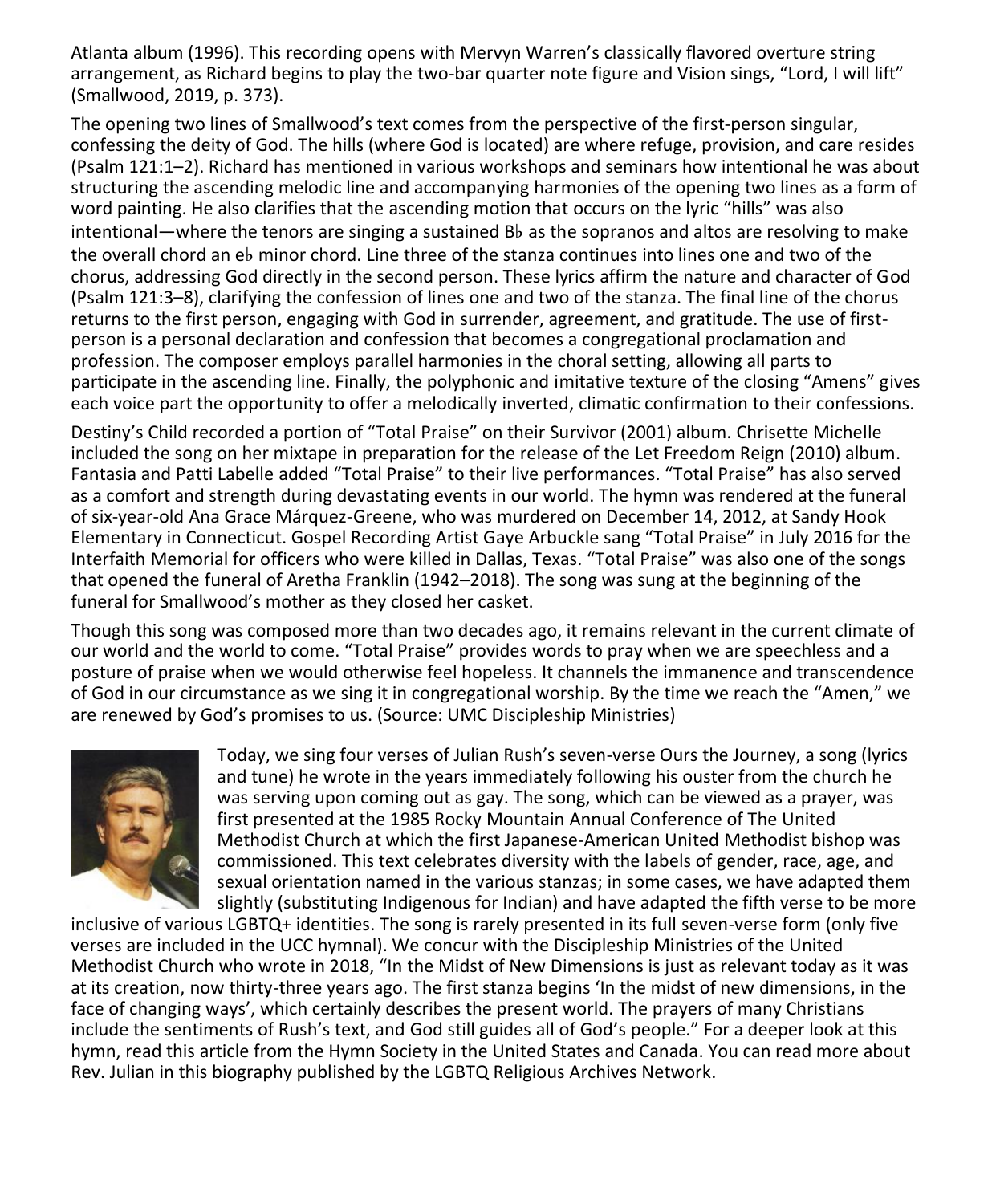### WOW celebrates all of these open and inclusive congregations and organizations!

- Center for LGBTQ and Gender Studies in Ministry and Religion – [clgs.org](http://clgs.org/)
- Christian Church (Disciples of Christ) of Northern California – [www.ccncn.org](http://www.ccncn.org/)
- Coalition of Welcoming Congregations – [www.cwcbay.org](http://www.cwcbay.org/)
- Keshet: For LGBTQ Equality in Jewish Life – [keshetonline.org](https://www.keshetonline.org/)
- Jewish Family & Community Services East Bay – [www.jfcs-eastbay.org](http://www.jfcs-eastbay.org/)
- Lavendar Seniors of the East Bay – [www.lavendarseniors.org](http://www.lavendarseniors.org/)
- Northern California Nevada Conference of the United Church of Christ – [www.ncncucc.org](http://www.ncncucc.org/)
- PFLAG Clayton/Concord [pflag.org/chapter/pflag-clayton-concord](https://pflag.org/chapter/pflag-clayton-concord)
- PFLAG Danville/San Ramon Valley [pflag.org/chapter/pflag-danvillesan-ramon-valley](https://pflag.org/chapter/pflag-danvillesan-ramon-valley)
- Rainbow Community Center -[rainbowcc.org](http://rainbowcc.org/)
- Arlington Community UCC [www.ac-ucc.org](http://www.ac-ucc.org/)
- Asbury United Methodist, Livermore – [www.asburylive.org](https://www.asburylive.org/)
- Beth Chaim Congregation [www.bethchaim.com](http://www.bethchaim.com/)
- Brentwood Community United Methodist – [brentwoodumc.org](https://www.brentwoodumc.org/bcumc/home)
- Clayton Valley Presbyterian Church cypresby.org
- Community Congregational Church, Benicia (UCC) – [www.cccucc.org](http://www.cccucc.org/)
- Community of Christ, Walnut Creek – [www.cofchristwc.org](https://www.cofchristwc.org/)
- Concord United Methodist Church – [concordumc.org](http://concordumc.org/)
- Covenant of the Goddess, Pagan [www.cog.org](http://www.cog.org/)
- Danville Congregational Church (UCC) – [danvillechurch.org](http://danvillechurch.org/)
- East County Shared Ministry (Community PCUSA-UCC – [EastCountySharedMinistry.org](http://cpcpittsburg.org/)
- Eden United Church of Christ [www.edenucc.com](http://www.edenucc.com/)
- Epworth United Methodist Church [www.epworthberkeley.org](http://www.epworthberkeley.org/)
- The Evangelical Network [www.t-e-n.org](http://www.t-e-n.org/)
- First Christian Church (Disciples of Christ) – [www.concordfcc.net](http://www.concordfcc.net/)
- First Congregational Church of Oakland – [www.firstoakland.org](http://www.firstoakland.org/)
- Freedom in Christ Church, SF – [www.christiangayok.com](http://www.christiangayok.com/)
- Grace Episcopal Church Martinez – [gracechurchmtz.org](http://gracechurchmtz.org/)
- Grace Presbyterian Church, Walnut Creek [www.gracewc.org](http://www.gracewc.org/)
- Hillcrest Congregational Church (UCC) – [www.hillcrestucc.org](http://www.hillcrestucc.org/)
- Holy Cross Episcopal Church, Castro Valley – [holycrosscv.org](http://holycrosscv.org/)
- Kehilla Community Synagogue – [www.kehillasynagogue.org](http://www.kehillasynagogue.org/)
- Lafayette Christian Church (DOC) – [www.lafayettechristianchurch.org](http://www.lafayettechristianchurch.org/)
- Lynnewood United Methodist Church, Pleasanton – [www.lynnewood.org](http://www.lynnewood.org/)
- Martinez First Congregational (UCC) – [www.fccmtz.org](http://www.fccmtz.org/)
- Mt. Diablo Unitarian Universalist Church – [mduuc.org](http://mduuc.org/)
- Orinda Community Church UCC – [www.orindachurch.org](http://www.orindachurch.org/)
- Peace Lutheran, Danville [peacejourney.org](http://peacejourney.org/)
- San Lorenzo Community Church (UCC)
	- [www.slzchurch.org](http://www.slzchurch.org/)
- San Ramon Valley United Methodist Church – [srvumc.org](http://srvumc.org/)
- Shell Ridge Community Church (ABC) – [www.shellridge.org](http://www.shellridge.org/)
- St. Andrew's Presbyterian Church (PCUSA) – [www.standrews-pcusa.org](http://www.standrews-pcusa.org/)
- St. Bartholomew's Episcopal Church [www.stbartslivermore.com](http://www.stbartslivermore.com/)
- St. Clare's Episcopal Church – [www.stclarespleasanton.org](http://www.stclarespleasanton.org/)
- St. Mark Lutheran Church, Pleasant Hill [www.sm-lc.net](http://www.sm-lc.net/)
- St. Timothy's Episcopal Church – [www.sainttimothysdanville.org](http://www.sainttimothysdanville.org/)
- Temple Isaiah, Lafayette [www.temple-isaiah.org](http://www.temple-isaiah.org/)
- The Episcopal Church of the Resurrection – [www.resurectionph.org](http://www.resurectionph.org/)
- The Little Brown Church of Sunol – [www.littlebrownchurch.com](http://www.littlebrownchurch.com/)
- Tri Valley Unity Church [www.trivalleyunity.com](http://www.trivalleyunity.com/)
- Unitarian Universalist Church of Livermore – [www.uucliv.net](http://www.uucliv.net/)
- United Church of Hayward (UCC) – [www.hayward.org](http://www.hayward.org/)
- Unity Center of Walnut Creek – [www.unitycenter.net](http://www.unitycenter.net/)
- Walnut Creek United Methodist Church – [www.walnutcreekumc.org](http://www.walnutcreekumc.org/)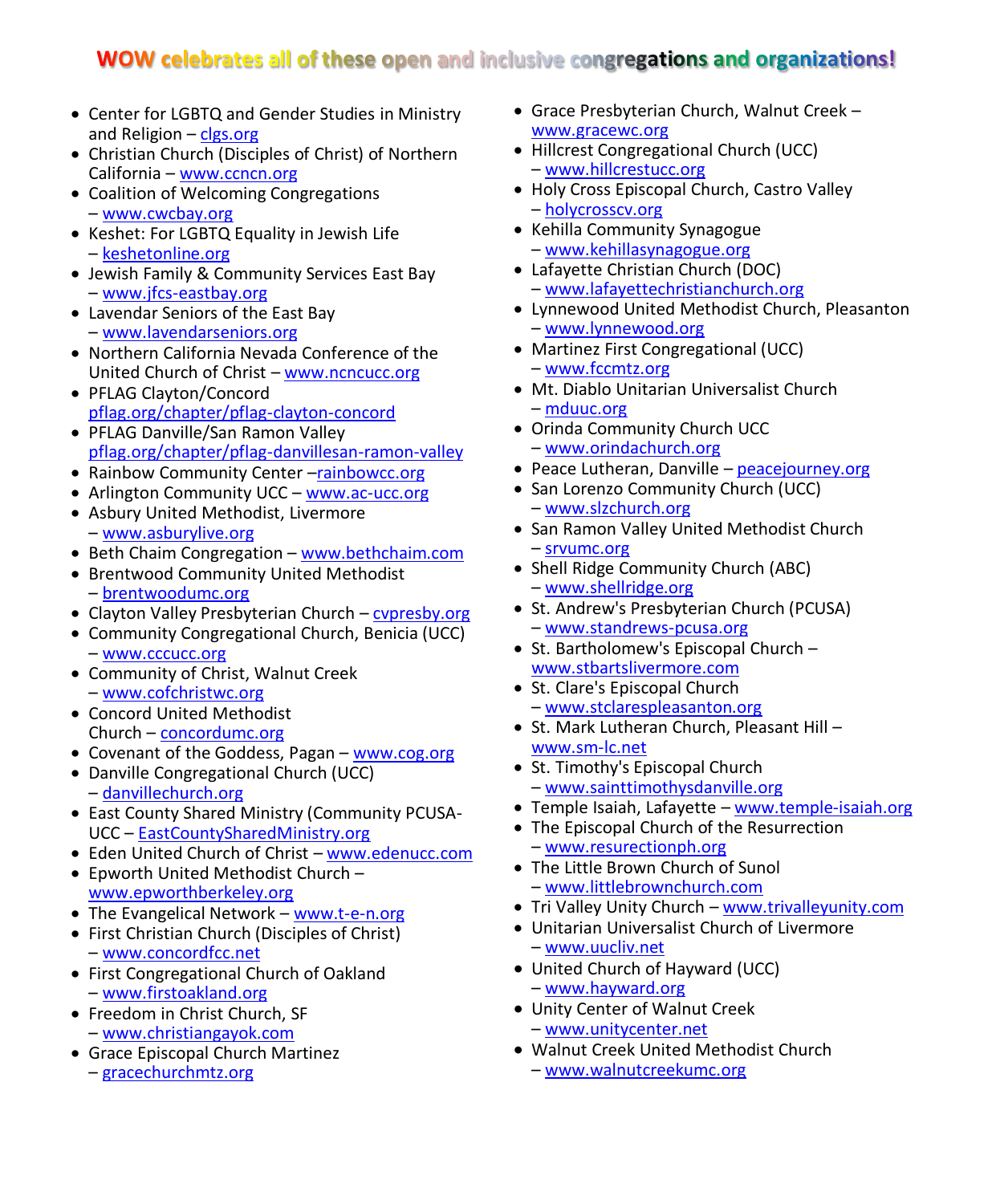## **WOW Spirit Award History**

| #1                       | 2002    | <b>SRV School Gay-Straight Alliances</b><br>Presented to student representatives for their leadership in confronting<br>homophobia in the District.                        |  |  |
|--------------------------|---------|----------------------------------------------------------------------------------------------------------------------------------------------------------------------------|--|--|
| #2                       | 2003    | Rob Kessler, Superintendent of Schools, SRVUSD                                                                                                                             |  |  |
| #3                       | 2004    | Kathy Tussy, SRV High School Guidance Counselor                                                                                                                            |  |  |
| #4                       | 2005    | Founders of Interfaith San Ramon Valley-aka the "Sanctuary Committee"<br>consisting of Rabbi Dan Goldblatt, Rev. Alan Kelchner,<br>Rev. Steve Strain, and Rev. Steve Harms |  |  |
| #5                       | 2006    | Barbara and Sam Beeler, Founders of Danville/SRV PFLAG Chapter                                                                                                             |  |  |
| #6                       | 2007    | Barbara and Scott Reed, Founders of the WOW service                                                                                                                        |  |  |
| #7                       | 2008    | Joyce and Paul Brown, long time PFLAG chapter members/leaders                                                                                                              |  |  |
| #8                       | 2009    | Julie Lienert (Contra Costa Safe Schools Coalition)                                                                                                                        |  |  |
| #9                       | 2010    | Rev. Roland Stringfellow, Pacific School of Religion                                                                                                                       |  |  |
| #10                      | 2011    | Rev. Jane Spahr, Presbyterian Minister noted for her support of gay marriage                                                                                               |  |  |
| #11                      | 2012    | Mary Griffith, Mother of Bobby Griffith (The Bobby Griffith Story)                                                                                                         |  |  |
| #12                      | 2013    | John Lewis and Stuart Gaffney (Gay Marriage activists)                                                                                                                     |  |  |
| No WOW was held in 2014. |         |                                                                                                                                                                            |  |  |
| #13                      | 2015    | Stacy Ward Kelly, GSA Advisor at Livermore Charter High School                                                                                                             |  |  |
| #14                      | 2016    | Gary Leveque, GSA and LGBTQ Coordinator/Organizer, SRVUSD                                                                                                                  |  |  |
| #15                      | 2017    | Ben Barr, Executive Director, Rainbow Community Center                                                                                                                     |  |  |
| #16                      | 2018-19 | Mt. Diablo Unitarian Universalist Church, including<br>Rev. Leslie Takahashi and their team who served immigrants at the border.                                           |  |  |
| #17                      | 2020    | Parents of Transgender and Gender-Expansive children.<br>Courage Award to Trans and Gender-Expansive teens and children.                                                   |  |  |
| #18                      | 2022    | San Ramon Valley Unified School District, Dr. John Malloy, Superintendent                                                                                                  |  |  |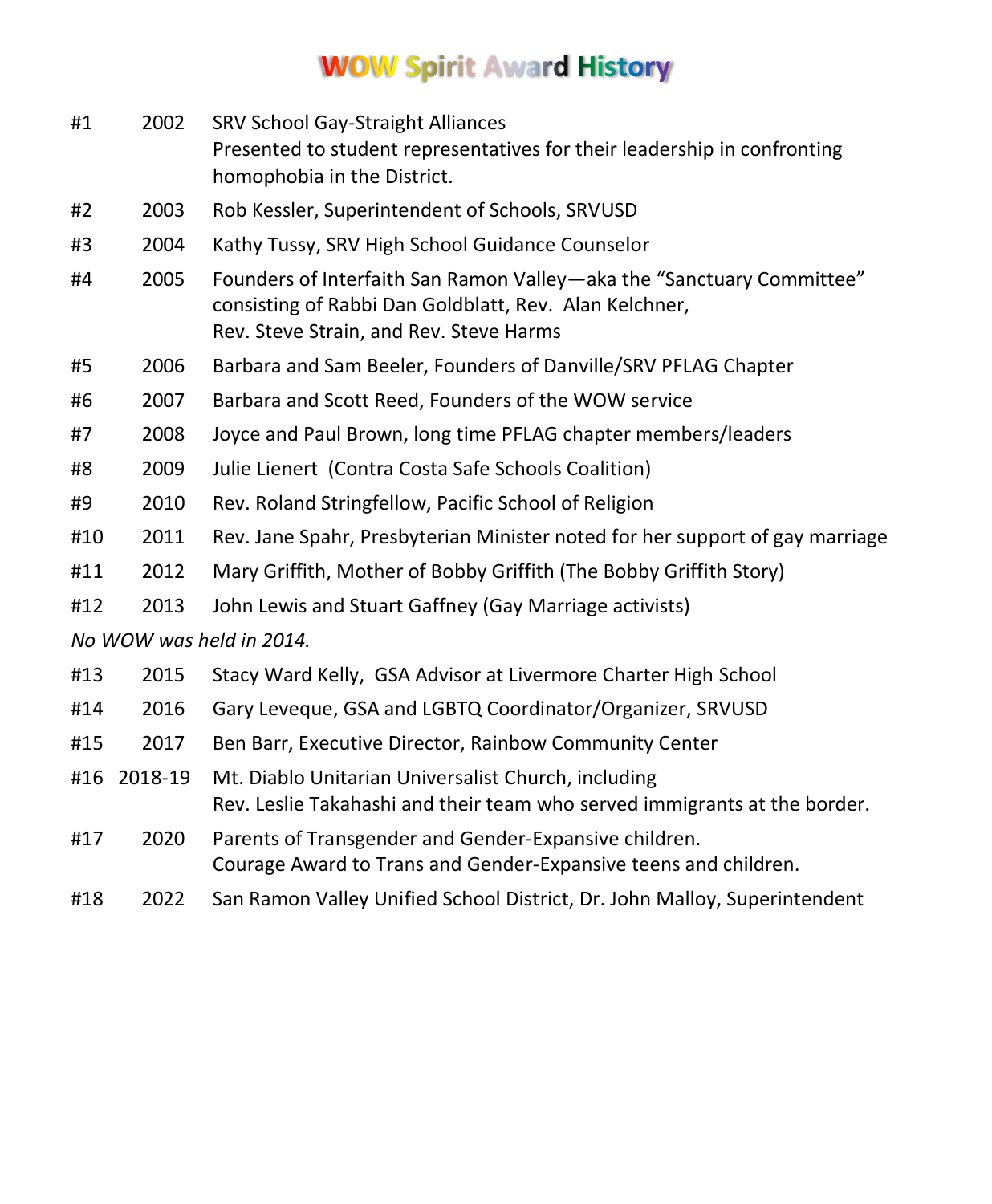Holy One of Blessing, eternally we co-create ourselves in your love. All companionship orientations; All gender identities and expressions; All ways of having family.

We celebrate LGBTQ+ peoples everywhere Knowing that many are still not safe to come out;

To be free; To live life abundantly. Heal all who are ill in body, mind, heart or spirit. Bind up all wounds and provide adequate care. Extinguish any stigma people are enduring.

We celebrate because everyone should be celebrated. We are your body on earth.

May our love and hope be sent on the wings of this prayer To all who need refreshing, affirmation, and love's embrace.

May it be so. Amen.

– by Rev. Mak Kneebone